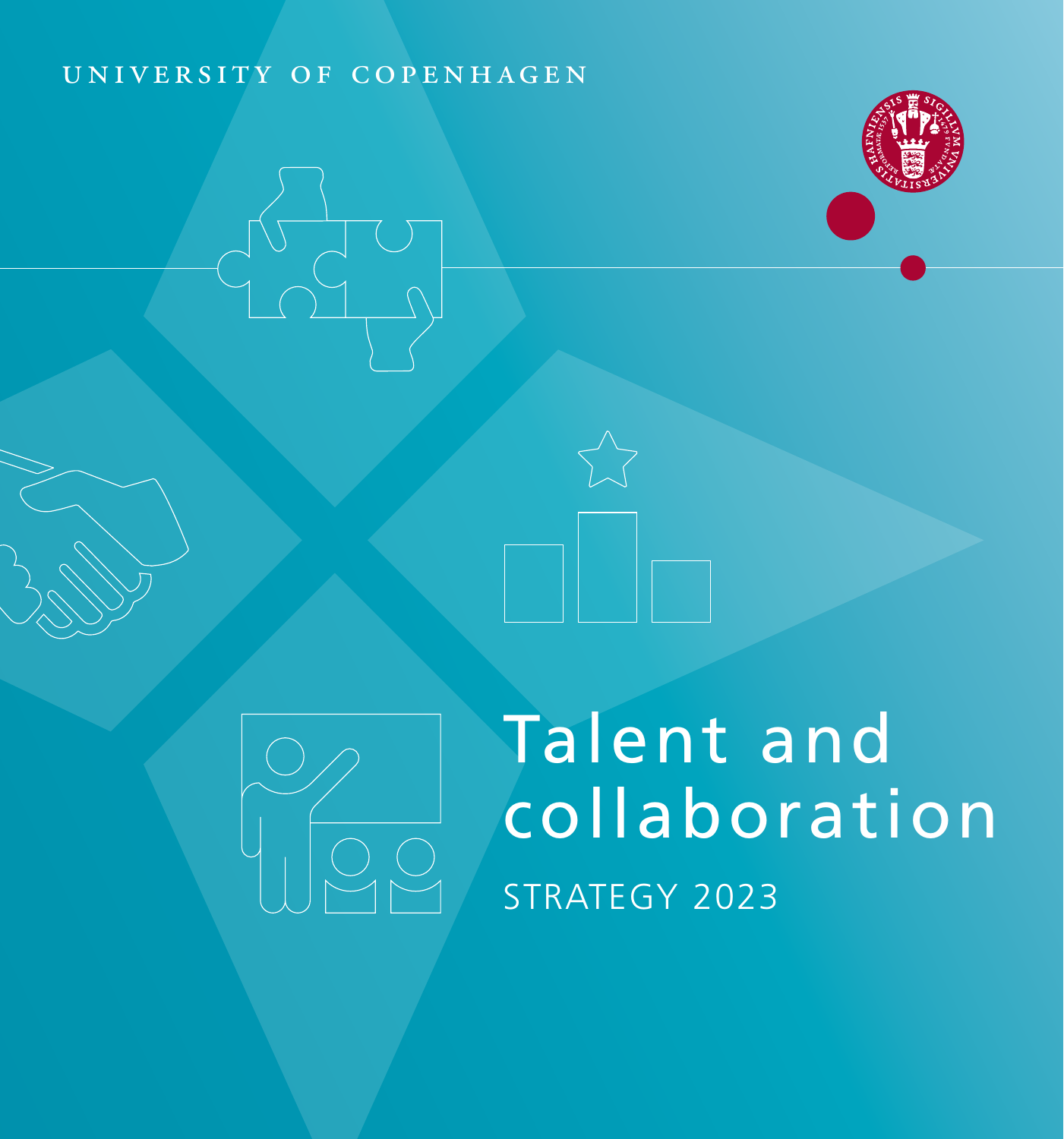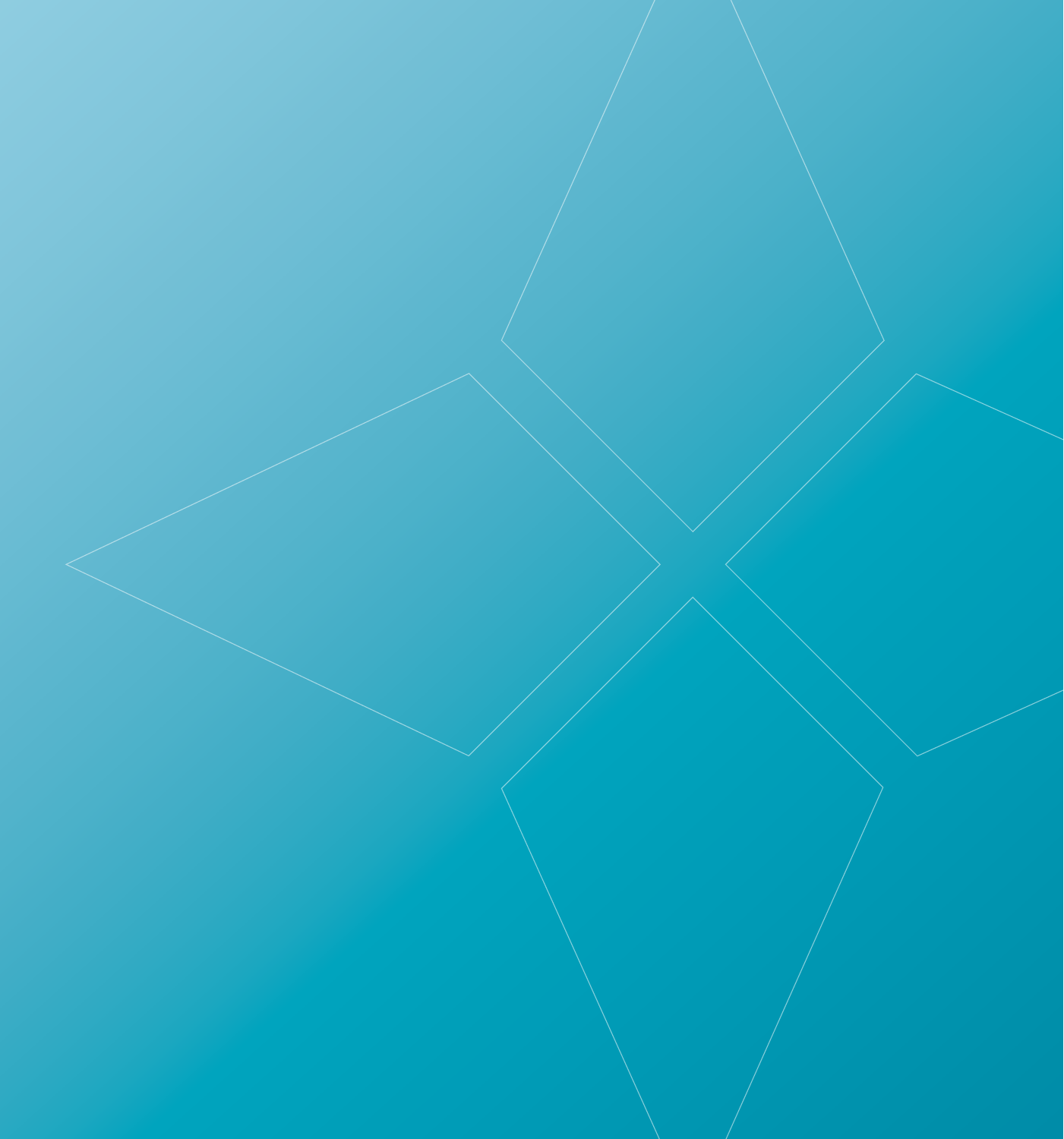## PREFACE

A decade has passed since the University of Copenhagen (UCPH) launched its first overall strategy. Since then, the University has moved forward and the results achieved over that period have been excellent. UCPH is one of the universities in Europe that has the greatest academic breadth, research depth and range of degree programmes on offer. We are among the best universities in the world; and we can and want to do even better.

In our first strategy, we focused, among other things, on developing the University's excellent basic research, which forms the foundation for all our activities. We strengthened our international position and made the University an attractive place to work and study for staff and students from all over the world. Developing our research-based programmes and infrastructure was the central theme in the second strategy, where we increased teaching intensity and enhanced the physical study environment.

In this new and third strategy, which runs until 2023, we will focus on better cohesion between research and education, between subject areas and in the administrative processes. Equally important is the collaboration between the University and society, for example between education and practice and between research and employers. The foundation lies in strong academic environments. Therefore, we aim to leverage the University of Copenhagen's academic breadth and strong international position to forge even closer relations with stakeholders and to attract knowledge and talent to Denmark – for the benefit of society both nationally and globally. In the coming years, focus will be on talent and better quality.

Enjoy!

*Mads Krogsgaard Thomsen Chairman of the Board*

*Henrik C. Wegener Rector*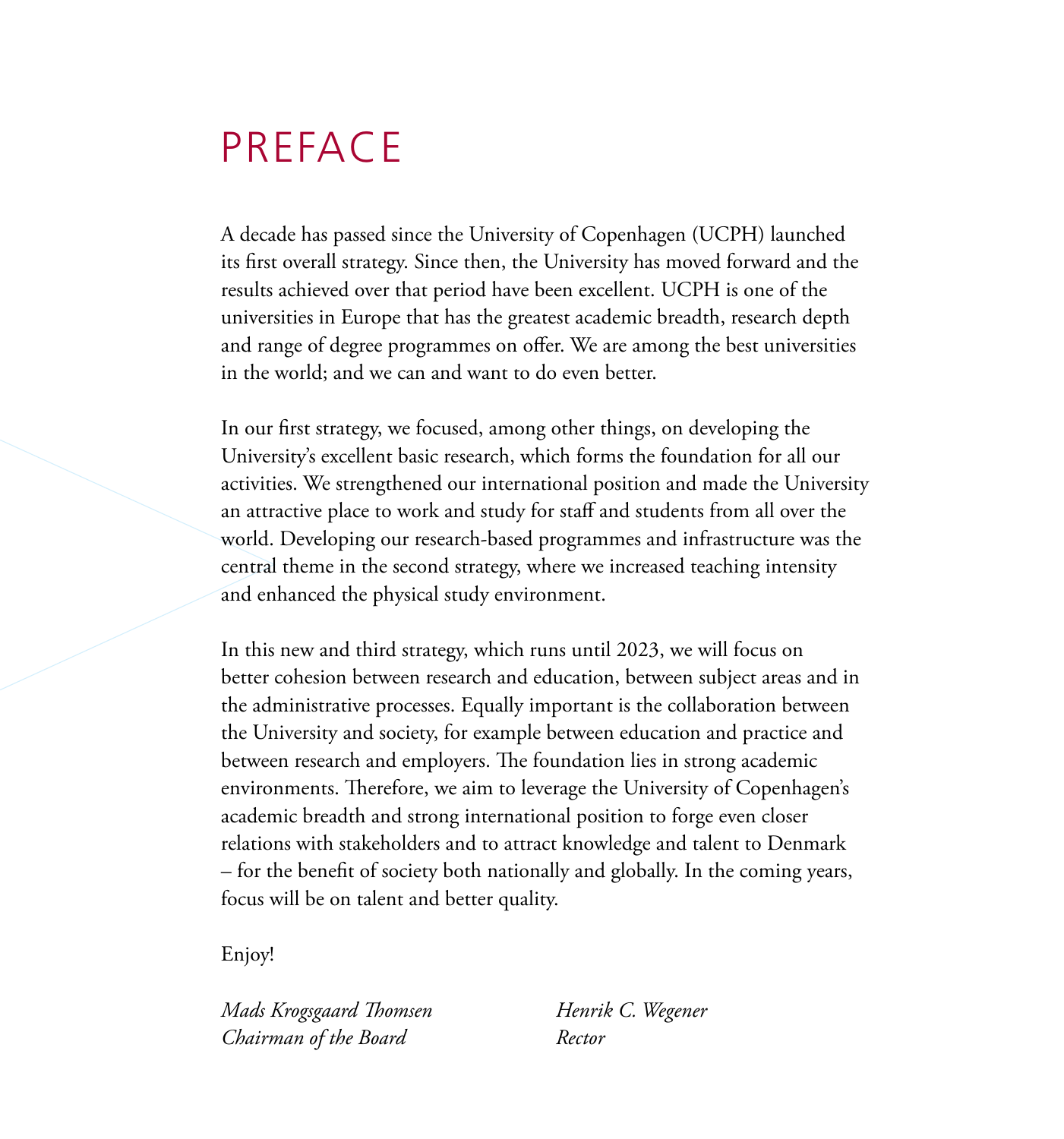

*The Annual Commemoration 2017 in the Ceremonial Hall at Frue Plads, City Campus*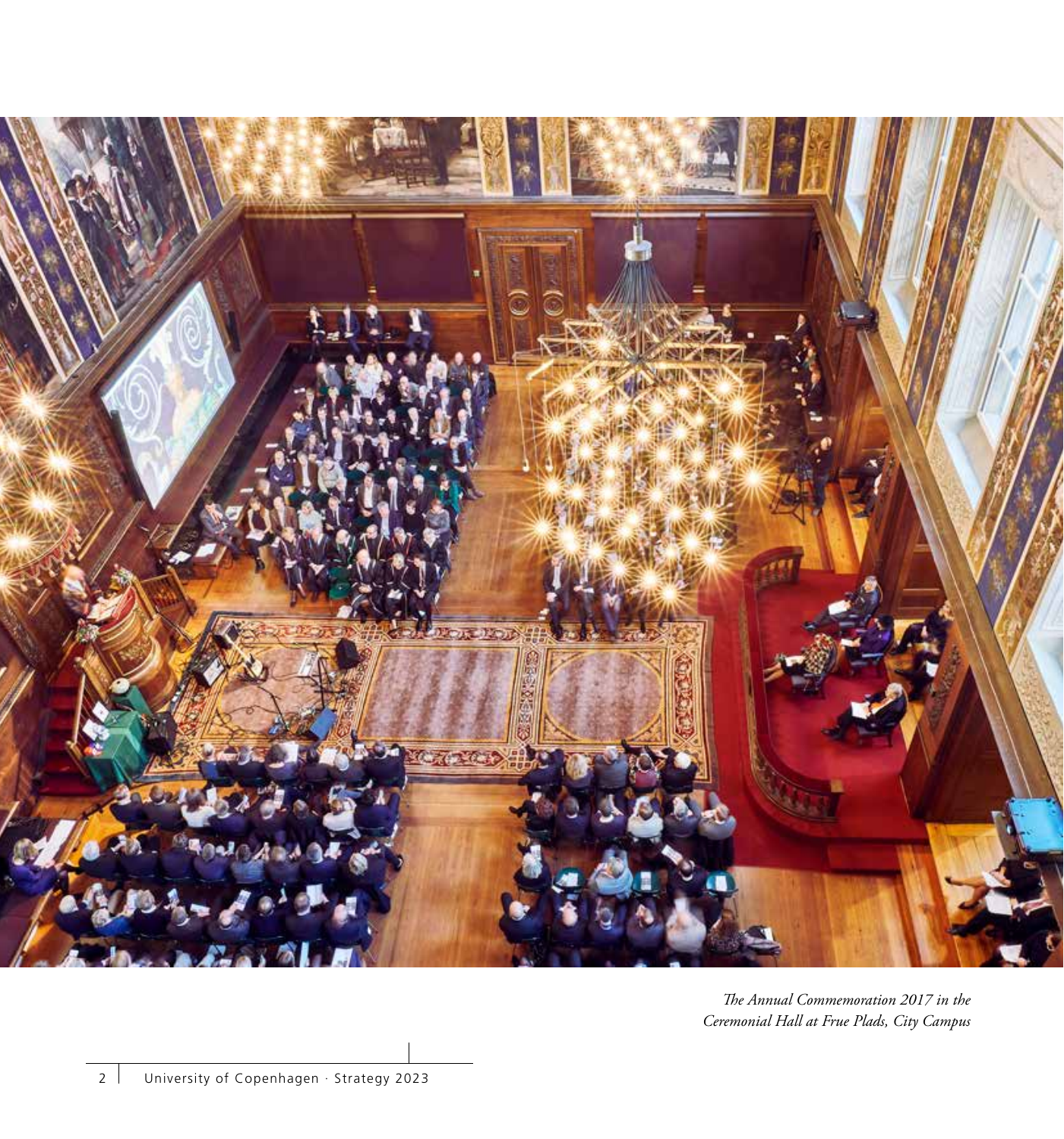

## INTRODUCTION

## A historically good platform for the future

The University of Copenhagen is a key knowledge and culture-bearing institution. Through independent and curiosity-driven research, our researchers and students expand horizons with new knowledge and contribute to influencing societal trends. That is how it has been since 1479. The University of Copenhagen is not only Denmark's oldest university, but also one of the first universities in Northern Europe.

At the core of the University is its excellent research. Conducting research at

## MISSION

The University of Copenhagen is a knowledge and culture-bearing institution, which, based on independent research and research-based education at the highest level, provides a framework for critical thinking, insights and a quest for truth for the benefit of society.

## **VISION**

The University of Copenhagen aims to be among the world's best universities measured by the quality of research and education and to be recognised for excellence and intellectual creativity.

the highest international level is essential to attract, develop and retain talent. And it is a prerequisite for ensuring a sound and stable financial framework that allows the University to fulfil its national obligation to deliver education of the highest quality.

UCPH is more internationally oriented than ever while still being anchored in values such as democracy, equality and transparency. With a modern infrastructure, located in the heart of Copenhagen, through interaction with key stakeholders in society, public and private alike, and with research and education at the highest international level, the University of Copenhagen is well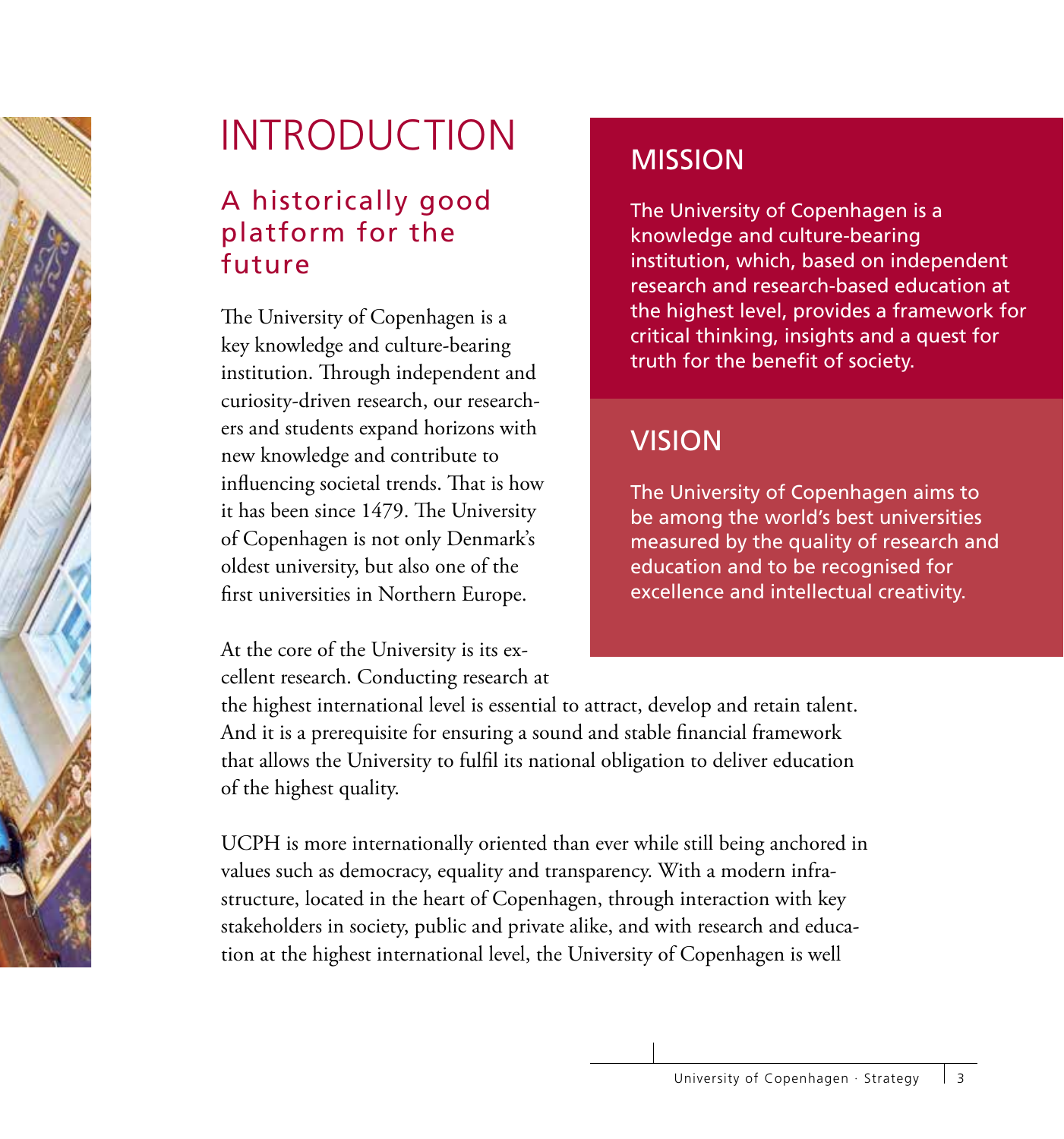equipped to create value for society. One of the University's most important tasks is to bring knowledge and new insight to bear to the advantage of society and of the world, whose complex issues constantly inspire and challenge us. The University has a responsibility to ensure the development of free and independent research and a responsibility towards society's need for solutions and development. On the basis of its strong research communities, the University aims to utilise its academic resources to contribute to solving the challenges faced by Denmark, Europe and the rest of the world. An interdisciplinary approach will contribute to ensuring excellent frontline research and to providing graduates with qualifications that reflect the needs of the future.

#### **GLOBAL TRENDS TOWARDS 2023**

The world is changing. This means that what society expects of UCPH is changing. Globally, we are seeing increased mobility, changing demographics and economic growth in regions outside of Europe.

There is a need to address a range of global challenges in areas such as climate, water, energy, health, migration, fake information and security. Growing digitalisation, increasing internationalisation and the introduction of new technologies all affect markets, regulation and public expenditure, including on research and education.

There will be increased competition for research grants, due, among other factors, to added pressure on the welfare state and the growing demand for measurable value for money, political control and administrative governance.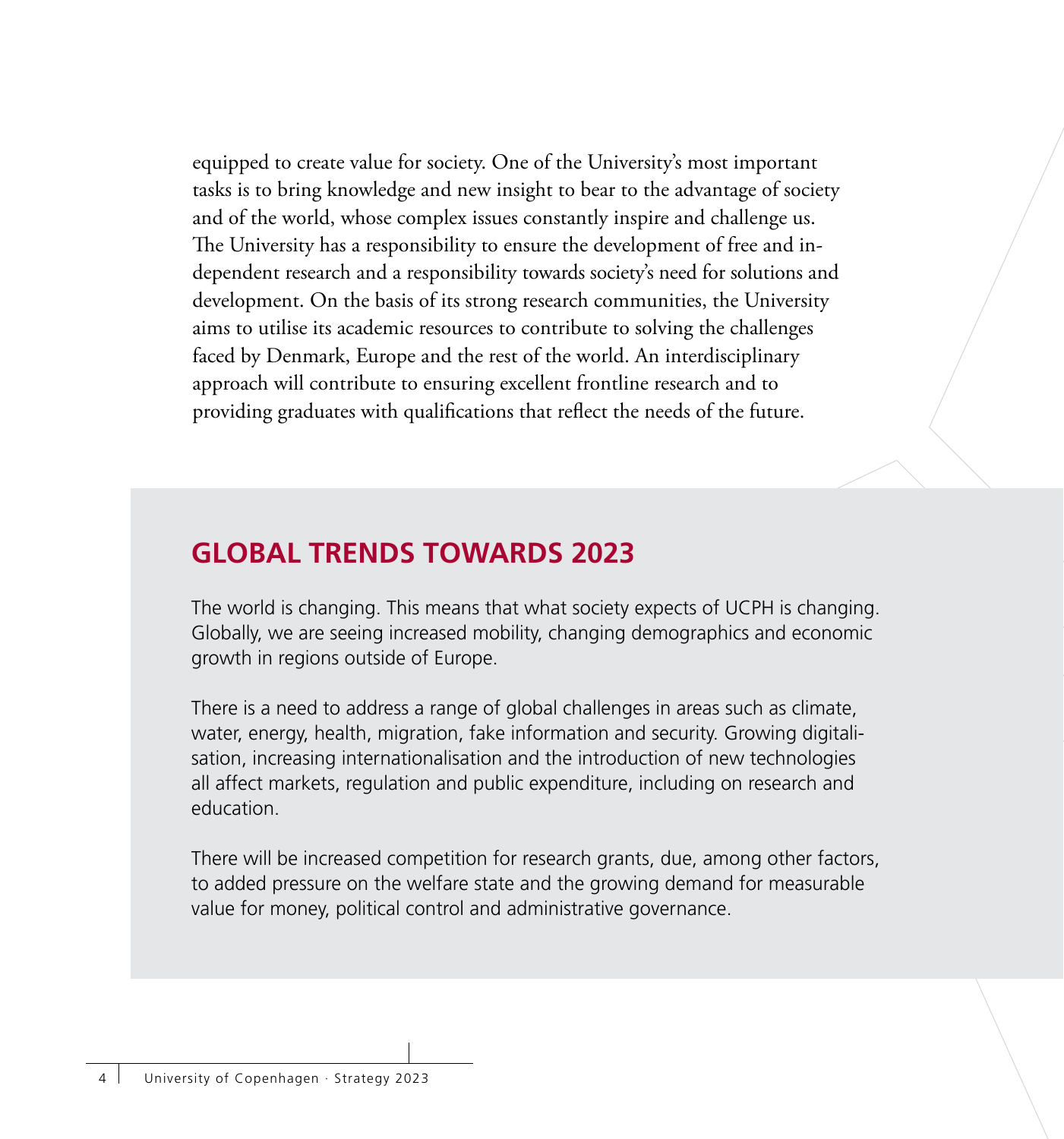### High-quality education

The University of Copenhagen offers research-based programmes that give students solid core competences and ensure a high-quality academic formation, both of which form the foundation for development and lifelong learning. This constitutes the University's most essential contribution to society. Broadly speaking, our job is to produce talented graduates for the job markets both in Denmark and globally. However, not everyone who studies should necessarily become a researcher. The University therefore has a special duty to ensure that graduates have academic insight as well as interdisciplinary skills. The job market is increasingly seeking graduates who possess solid academic skills, an understanding of practice and the ability to collaborate across fields.

### Access to the global knowledge market

We aim to be among the best in the world for the benefit of society at large, and this requires continued focus on attracting and retaining the best academic staff. Discoveries that profoundly change the world are unpredictable and are made by researchers who are able to identify, investigate and comprehend subject matter that no one before has ever even contemplated. These kinds of researchers are rare, and the international competition to spot, attract and retain such talents is considerable.

The University's position as an internationally recognised elite university affirms Denmark as a modern knowledge society. Attracting both budding and more established talents to Denmark is a vital task for the University: it is our ticket to the global knowledge market.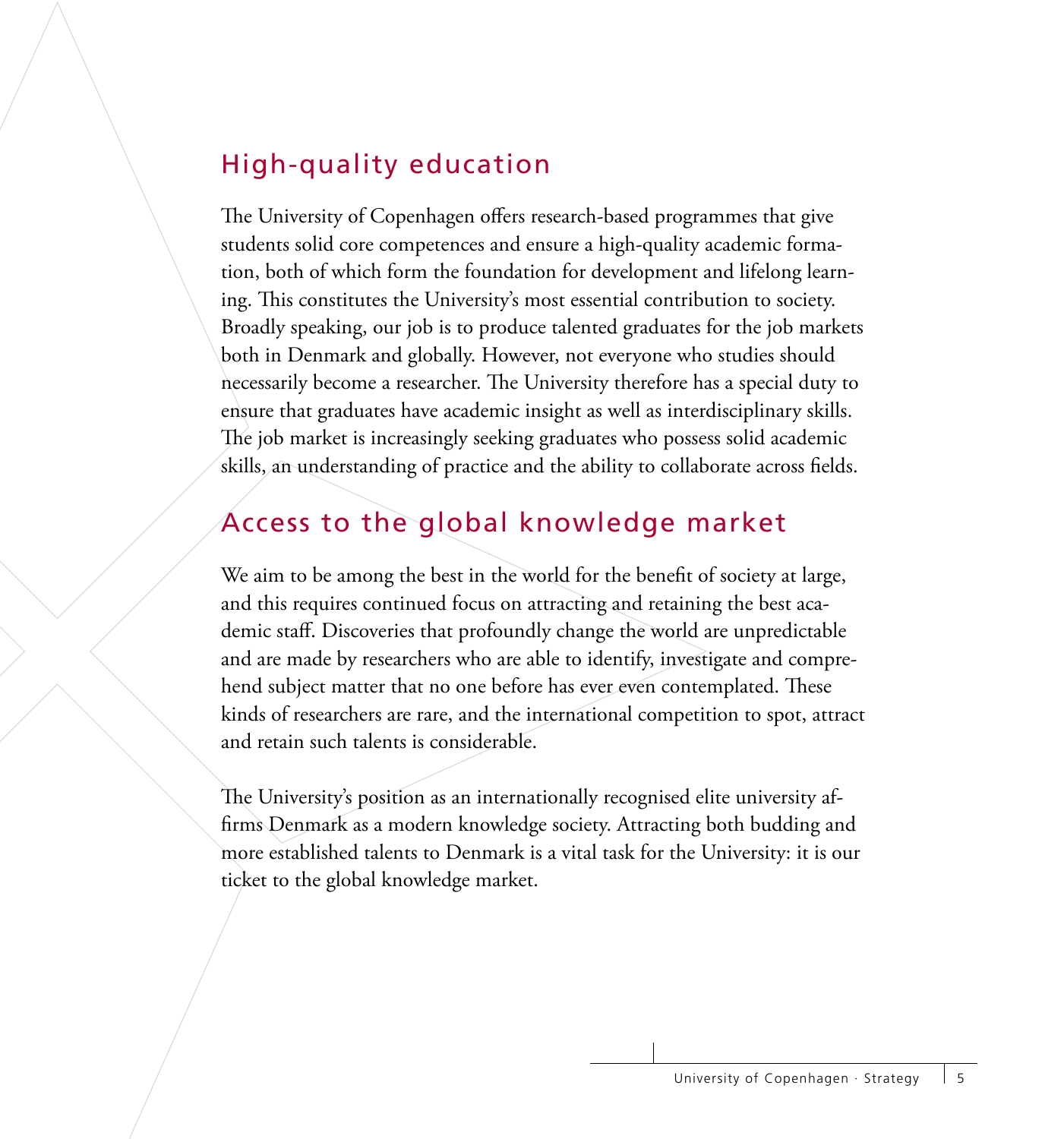#### **UCPH's STRENGTHS**

- Research beacons with world-class academic staff
- Success in winning prestigious research grants
- Modern, attractive and international learning environments and research infrastructure
- Large number of applicants for the University's highly esteemed degree programmes
- Talented academic and technical/administrative staff, skilled in developing and supporting research and education

#### **UCPH's KEY DEVELOPMENT POTENTIAL**

- Continuing to develop an excellent, international work and study environment in order to attract and retain the best academic staff
- Fostering closer ties between education and both research and the job market
- Leveraging the University's academic breadth more effectively through both internal and external collaboration in order to help resolve societal challenges
- Developing a digital organisation and strengthening the digital skills of staff and students
- Working towards a common goal and promoting a profile, which will better position UCPH internationally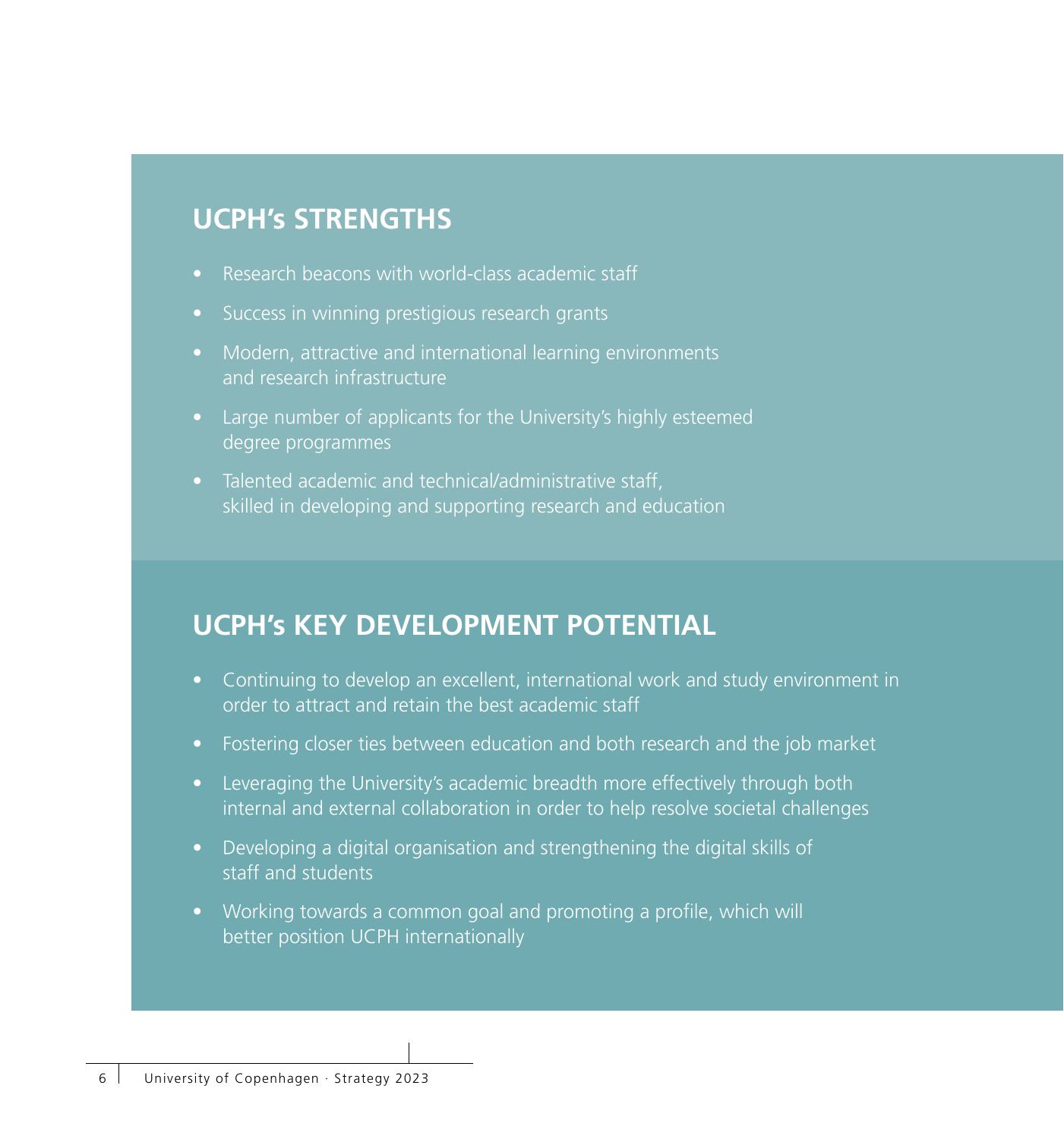## Committed staff and students at the heart of what we do

In order to realise our vision, we must provide an excellent workplace for staff and an inspiring study and learning environment for students. This requires involving both staff and students in the major decision-making processes. All staff members are important in creating the best academic environment to ensure that intellectual creativity and talent can flourish.

#### Four focus areas

A six-year strategy cannot cover everything but must focus on specific areas where the need for change and development is greatest.

We will therefore put particular focus on:



1. Attracting, developing and retaining academic talent



2. Education with closer ties to research and practice



3. Collaboration and societal commitment – nationally and globally



4. One unified and focused university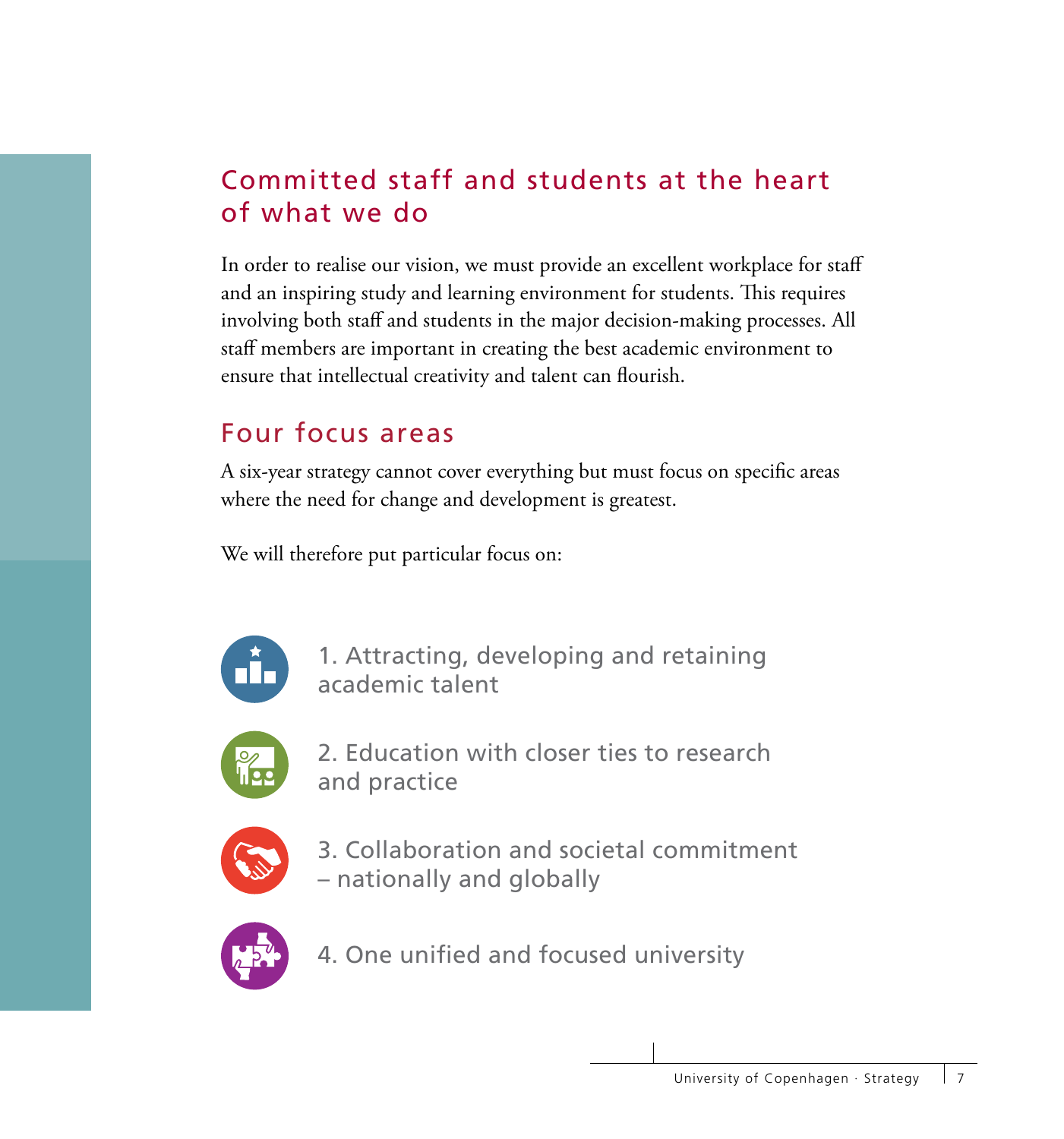

## ATTRACTING, DEVELOPING AND RETAINING ACADEMIC **TAI FNT**

*A university at the highest international level requires strong academic environments. To deliver on the University's vision to be among the world's best universities, focus on recruiting, retaining and developing talented academic staff is crucial.*

*The international competition to spot, attract and retain academic talent is considerable. It is also a core task for UCPH to ensure an excellent framework for developing and retaining research talents from the University's graduate and PhD programmes. Over the period of the strategy, the University will maintain its focus on recruiting international talent as well as on developing and retaining the brightest talents. The University must therefore offer attractive, digital and globally oriented research and study environments, combined with an academic culture and infrastructure that can accommodate international talents and offer the best conditions for developing and pursuing new ideas.*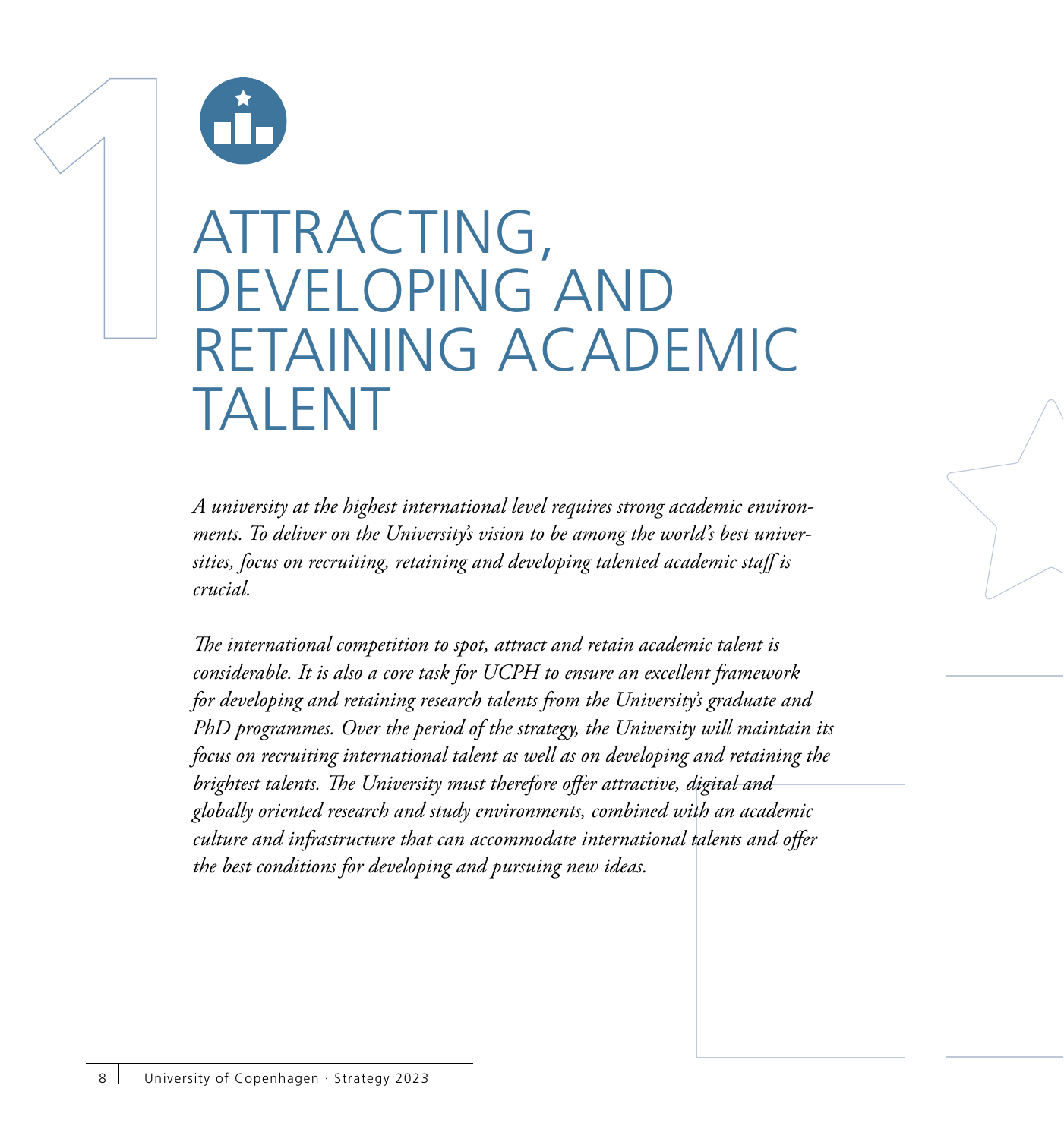#### 1.1. Recruitment with a global perspective

Excellent research and education require the space to test and pursue new ideas and to be mutually inspired in an international and strong academic environment. Therefore, we must have a global perspective in our recruitment efforts in order to attract the very best academic staff. This requires attractive career tracks and increased focus on further promoting our position internationally as a top university.

#### **WE WILL**



Use an internationally recognisable and attractive recruitment and career system, including tenure track



Strengthen our position by showcasing our strengths internationally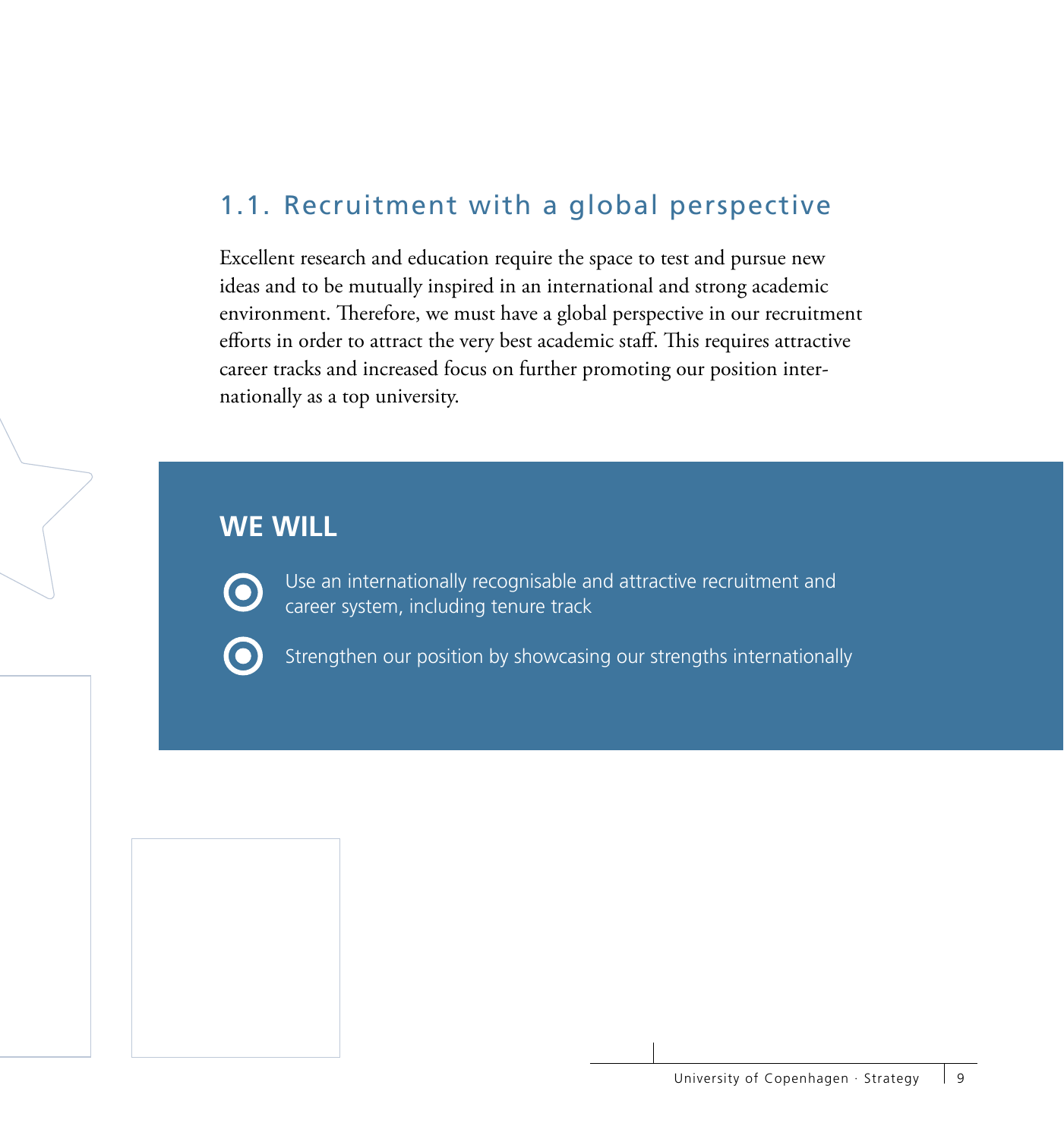## 1.2. Improved conditions for the development of academic staff

Retaining and developing the best talents requires that the right conditions are in place to provide them with opportunities to realise their potential in an inspiring environment, where sparring with colleagues and access to worldclass infrastructure are key – for the benefit of both education and research. The financial resources must also be available for both talent development and a management focus on career tracks.

#### **WE WILL**



Develop strong research environments and an organisation that supports academic staff members' intellectual creativity and provides opportunities to develop and test ideas



Ensure a strong sparring culture and further develop the University's research evaluation system, with focus on self-assessment and peer reviewing



Clearly identify internal career development tracks and ensure a management focus on talent and career development, among other things by way of increased attention to diversity



Expand the framework for talent development by winning more external funding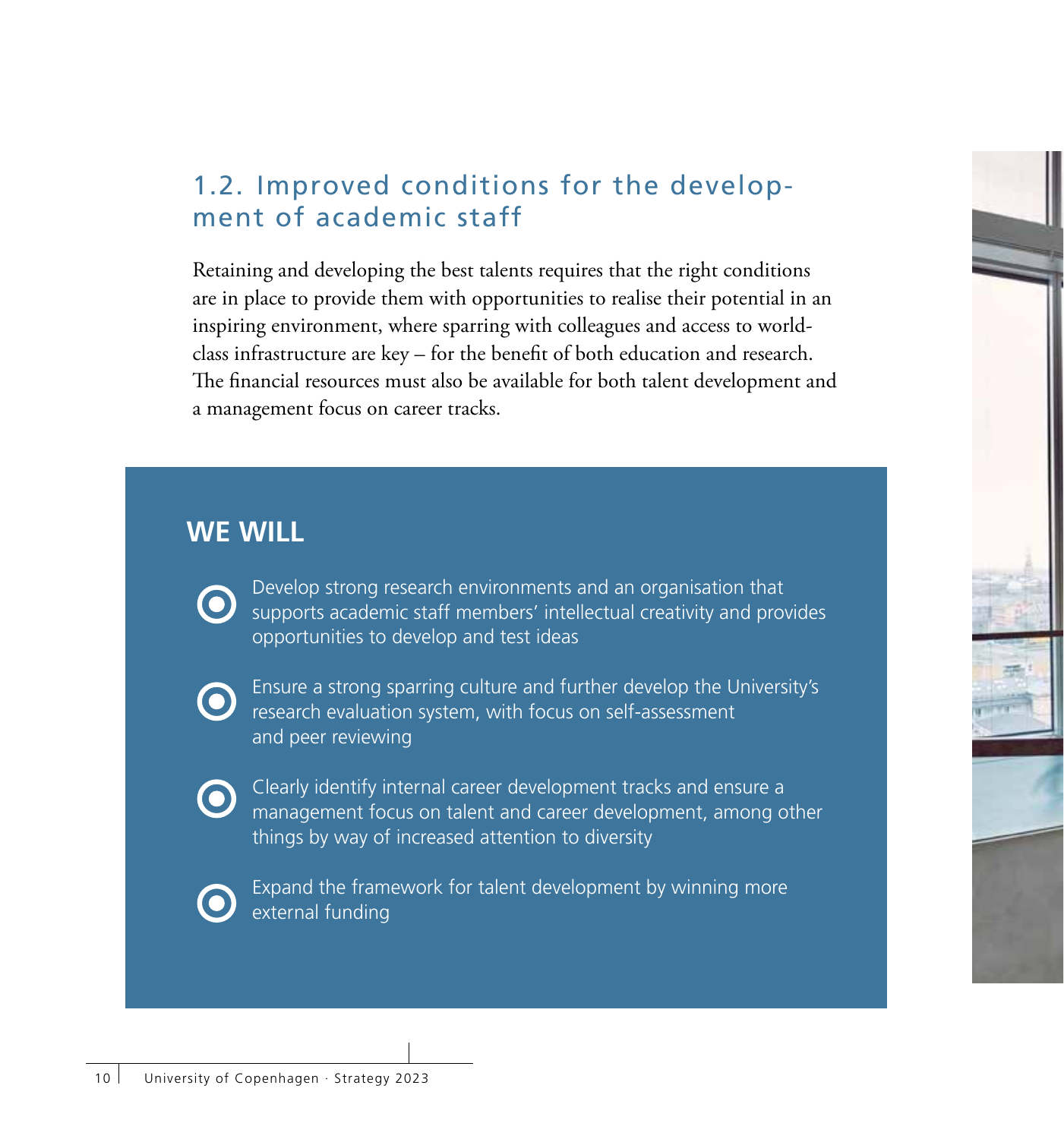

*Maersk Tower at North Campus*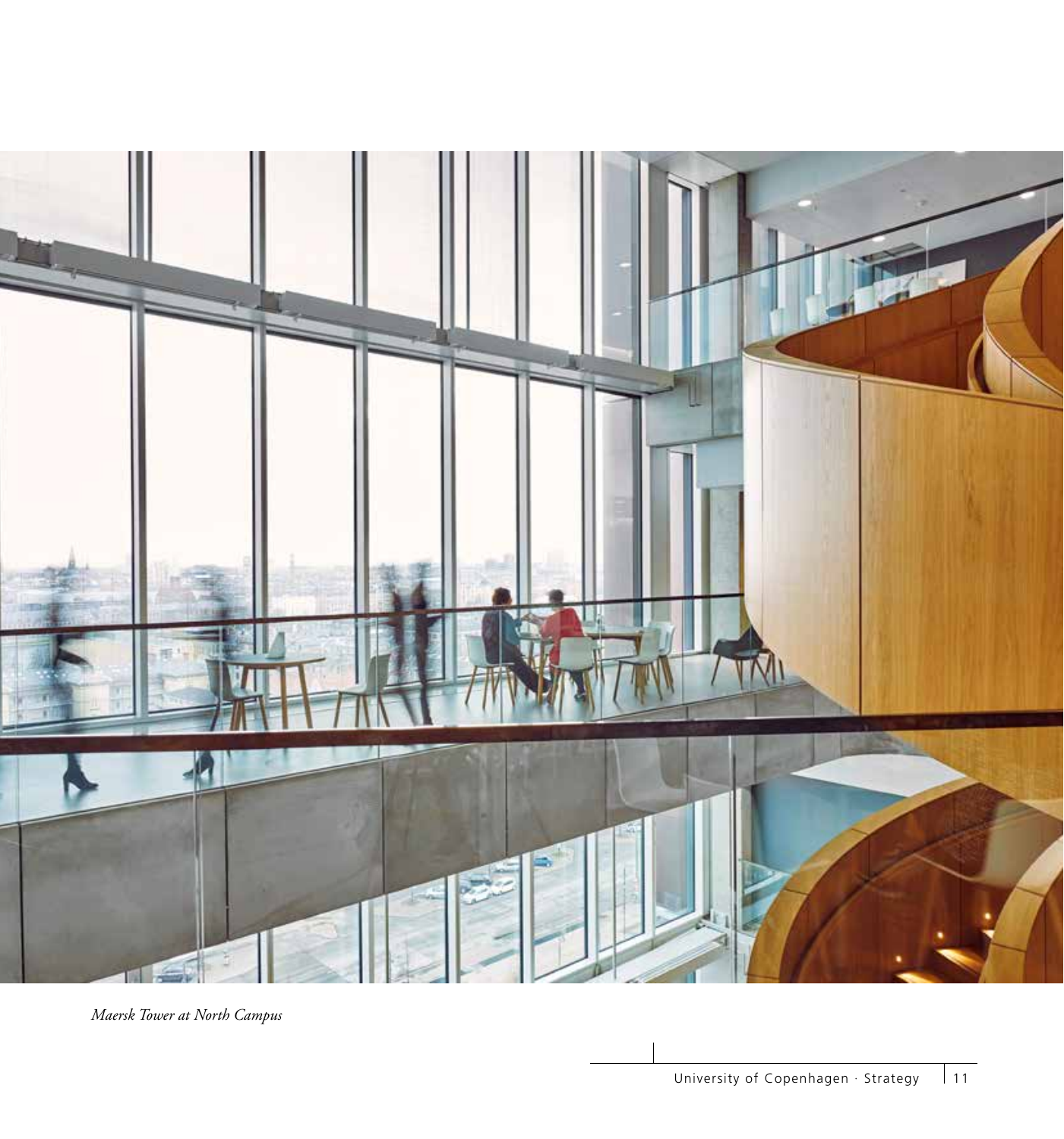

## UCATION WIT LOSER TIES TO RESEARCH AND PRACTICE

*The University of Copenhagen aims to provide highly creative learning environments and to enhance the quality of degree programmes. Research must permeate all degree programmes, and students' commitment and active participation must influence and contribute to research. Developing learning environments through a stronger focus on the ties between research and education is therefore central.*

*The University provides education for a wide range of jobs, both nationally and globally, and must support students' career planning and clarify how the programmes can be used to allow individuals to realise their potential. We must develop the ties between programmes and practice to ensure that graduates bring analytical insight and academic skills to the job market.*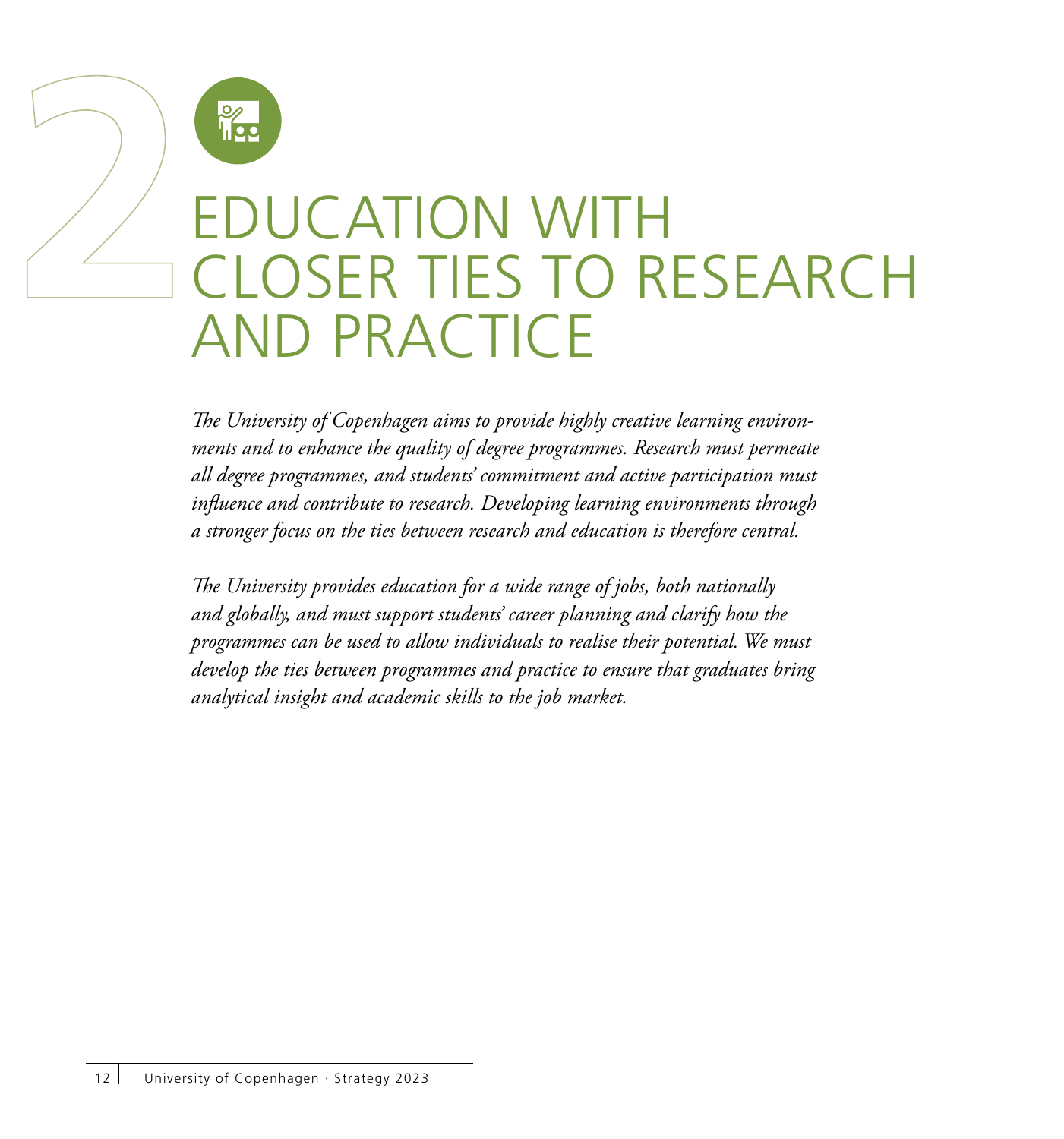#### 2.1. Learning environments with inspiring research-based teaching

The basic philosophy of UCPH is that its permanent academic staff should be engaged in both research and teaching. It is primarily through the interaction between lecturers and students that the connections between research and education are forged. We will strengthen the integration of research into teaching. Students should experience closer interactions with academic staff and contribute to creating intensive learning environments. Our point of departure will be the development of innovative and evidence-based teaching across the University.

#### **WE WILL**



Provide a strong framework for all academic communities to contribute to making programmes research-based and openly acknowledge excellent teaching

Further develop models for student involvement in research activities and make it a credit-bearing element of their programme

 $\odot$ 

Strengthen and coordinate the University's initiatives to further enhance educational practice and share new evidence-based teaching methods, including sparring, feedback, tutorials et cetera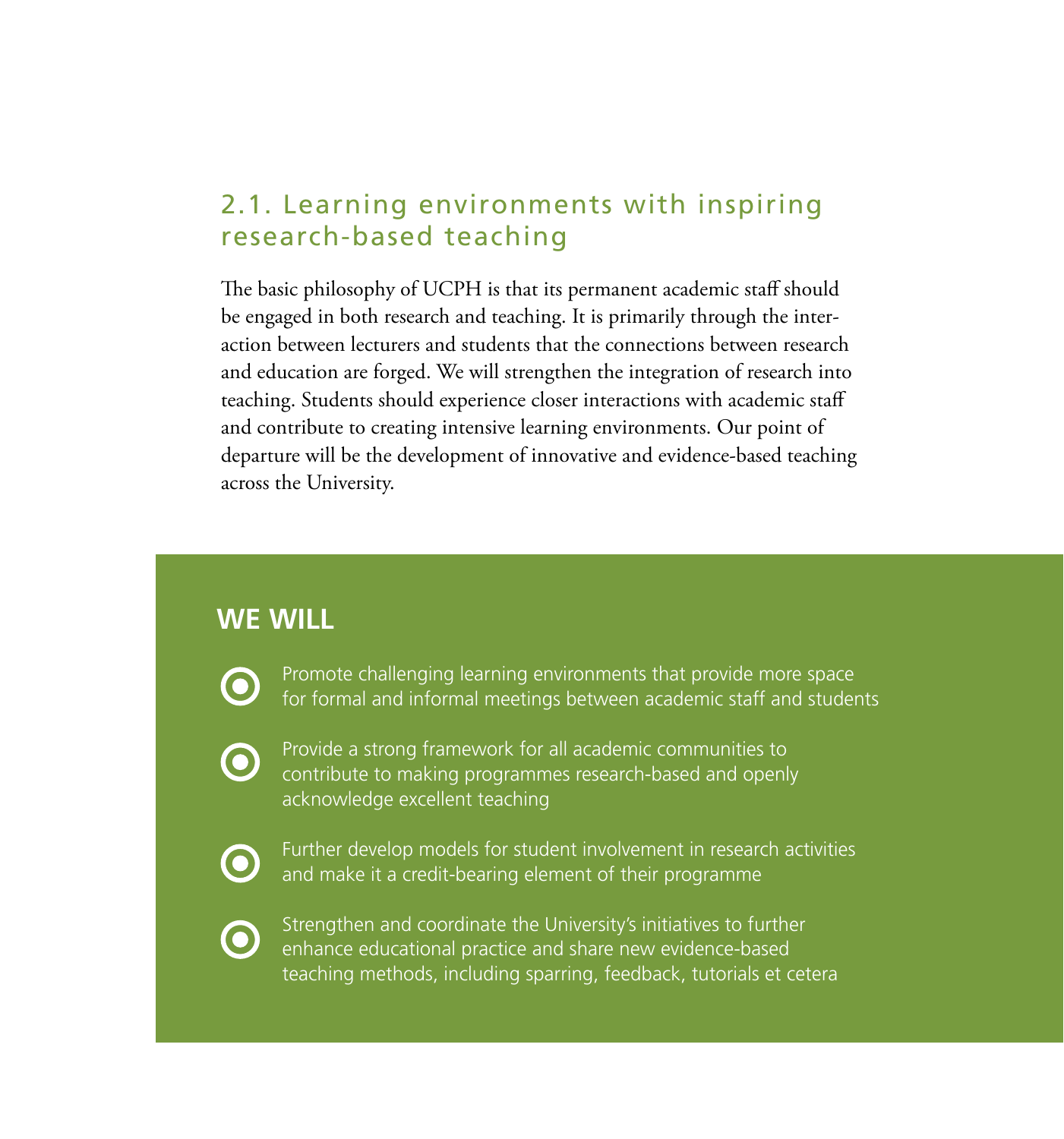More students should have a more active role in research as part of their education, so that, to a much higher degree, they experience being part of a research community; equally, academic staff must, to a much higher degree, experience the joy of developing and challenging different areas of research together with their students. In this way, we can harness the strength of new generations' ideas and visions for the future.

#### 2.2. Close affiliation to practice and the job market

On the basis of research-based teaching, our students must be given the opportunity to work with challenges presented in practice. They must be allowed to apply their expertise and skills during their education – for example through case studies and other practical elements as well as the programme's own research practice. This is a vital part of developing students' academic expertise and interdisciplinary skills, and will strengthen their ability to translate research-based academic knowledge into resolving specific and often complex societal issues.

Closer ties to practice and concrete cases from the surrounding world will help equip students even more for tomorrow's job market. At the same time, it will allow students to raise awareness of their own skills as well as foster important networks that can be a valuable asset both before and after graduation.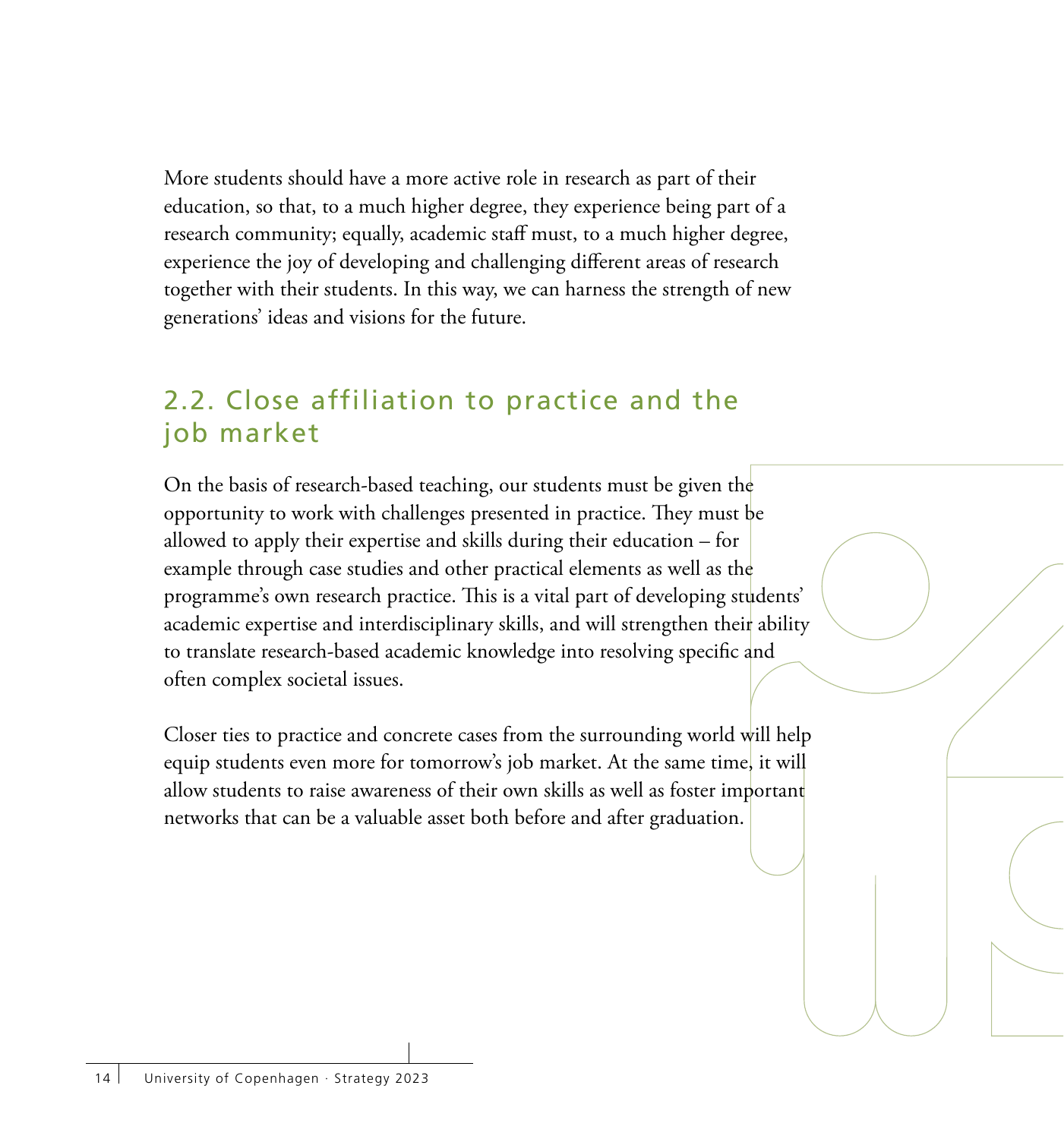#### **WE WILL**



Strengthen students' opportunities to work with practice-oriented elements in the classroom, for example through case-based and problem-oriented teaching methods that also strengthen their interdisciplinary collaboration skills



Support students' career planning, and demonstrate how programmes can be applied in the job market, including strengthening initiatives to ensure that students have the requisite skills for innovation and entrepreneurship



Set up talent programmes in collaboration with external national and international partners

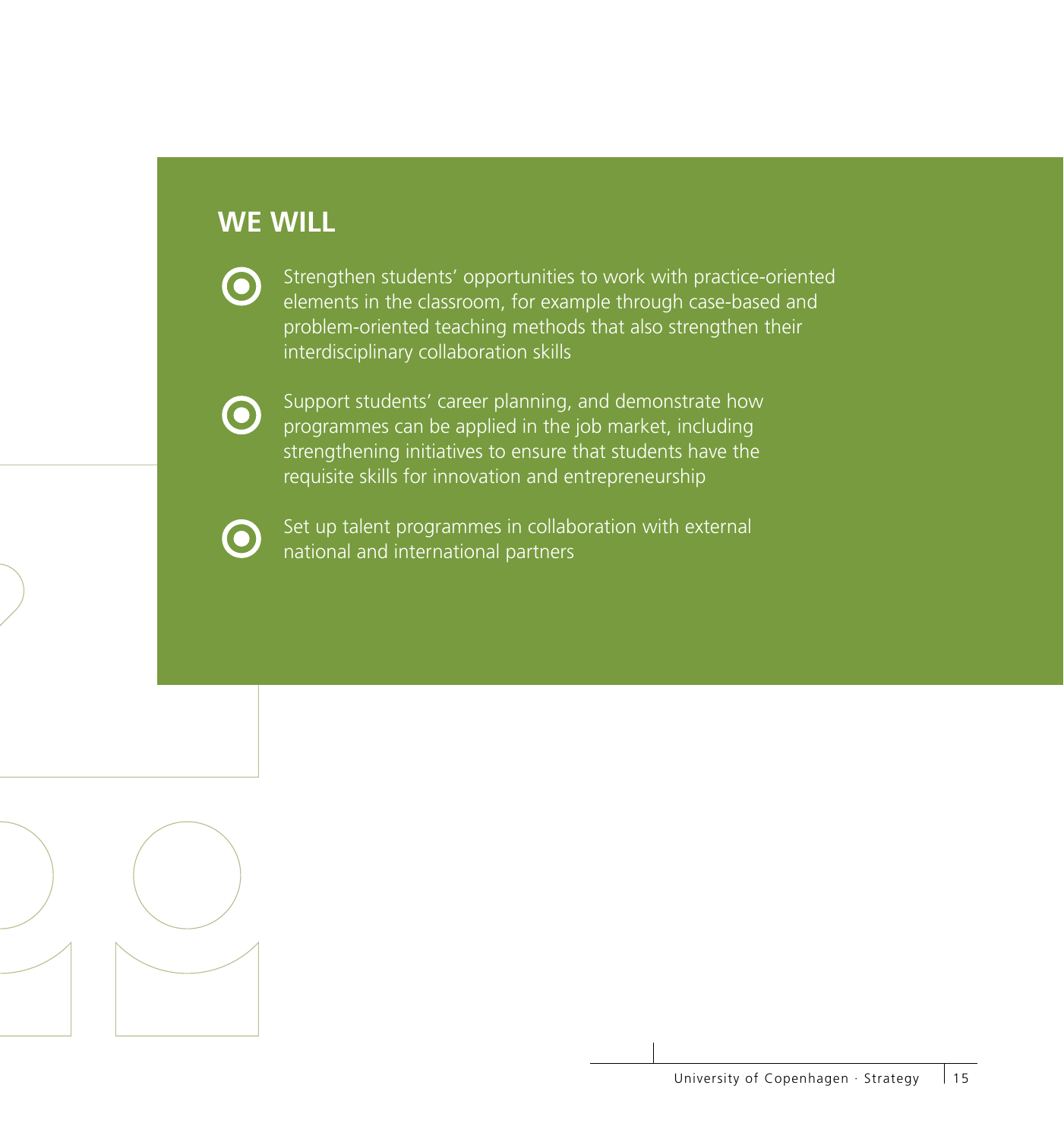

*The atrium 'Lunden' at South Campus*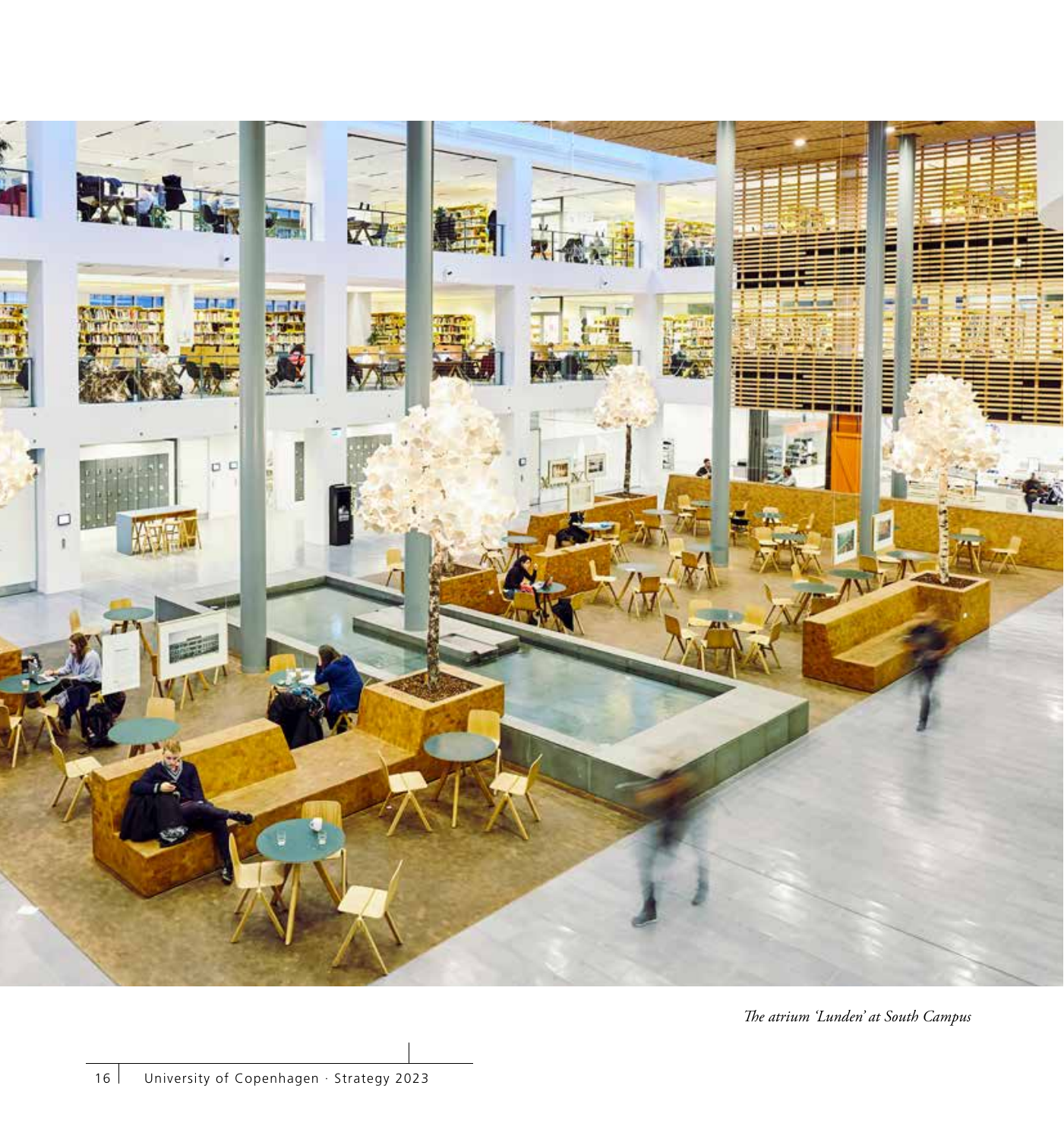## 2.3. Digital teaching

In line with the overall ambition of enhancing the quality of teaching, we will develop and disseminate the use of digital teaching methods. Such methods must underpin the quality of teaching, increase learning intensity and help free up time for increased interaction between academic staff and students.

### **WE WILL**

Develop and disseminate the use of digital teaching methods in order to link teaching and e-learning



Strengthen lecturers' digital teaching skills and ensure knowledge-sharing across academic disciplines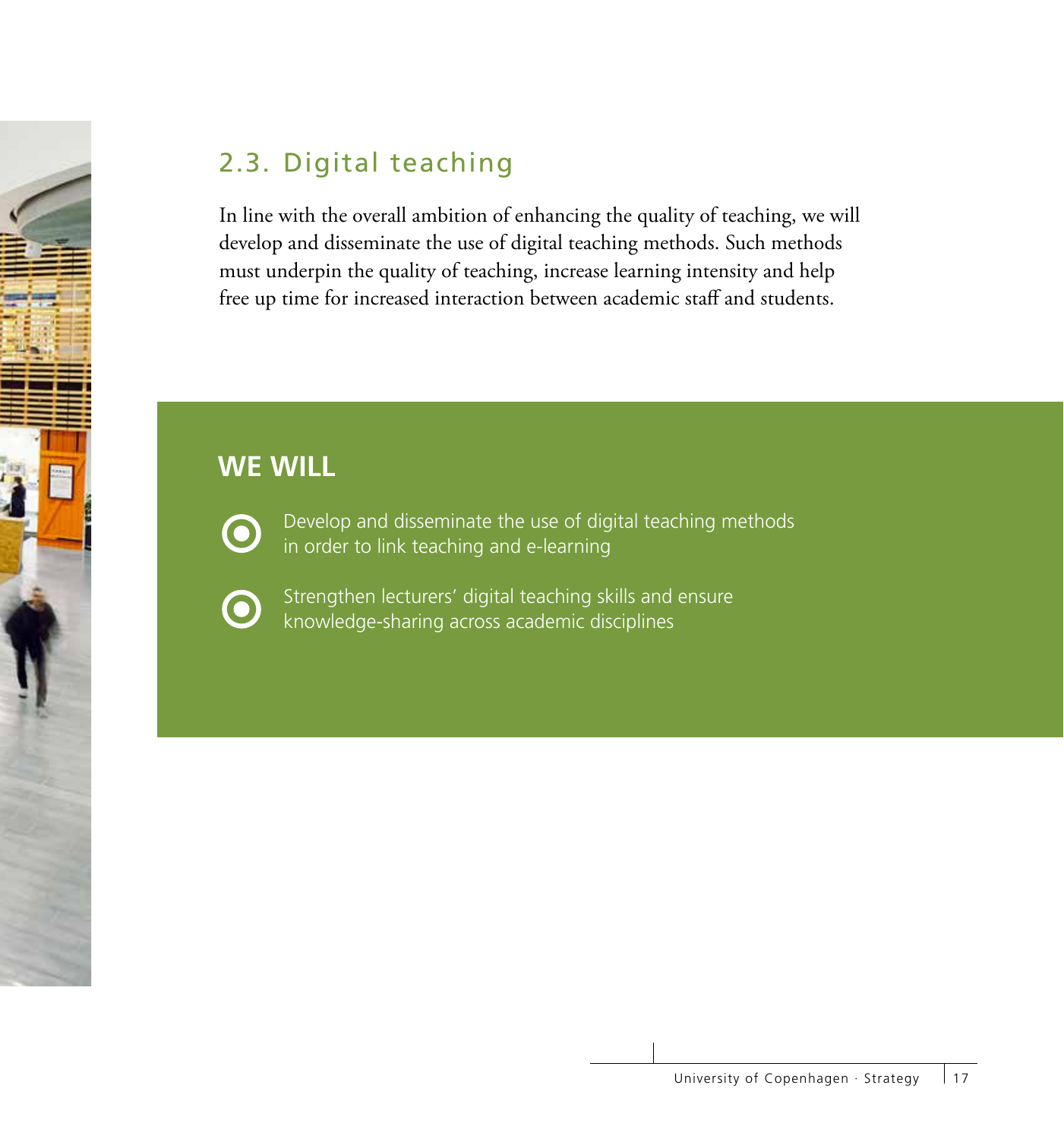# ABORATION AND OCIFTAL COMMITMENT – NATIONALLY AND GLOBALLY

*The University's activities create considerable value for society, and UCPH must become even better at demonstrating the value of research and education. Many of the world's greatest challenges call for interdisciplinary collaboration. More focus should be given to utilising knowledge across disciplines and sectors in collaboration with national and global knowledge-intensive organisations and businesses.* 

*The University must contribute to ensuring that opportunities arising from developments in digital technology are exploited, and to exploring the ethical, social and cultural issues that result from digitalisation and globalisation.*

*The University of Copenhagen should be known internationally as an open and ambitious knowledge institution. The University's graduates must acquire international competences and a global outlook, just as students and academic staff should draw inspiration from the surrounding world and be equipped to contribute to a society undergoing rapid change.*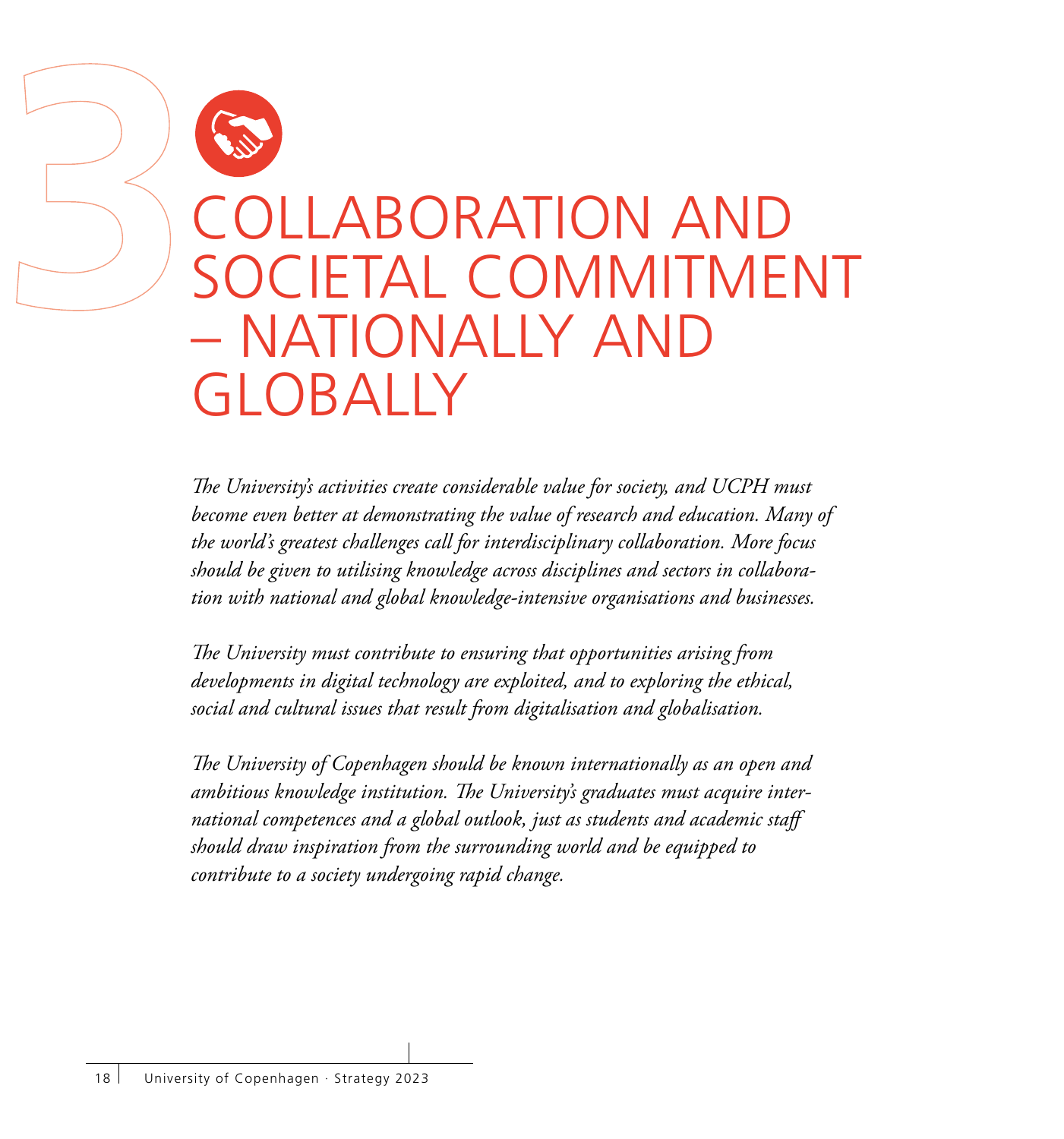### 3.1. Solutions to the global community's challenges

Solid core academic skills and strong collaboration skills are prerequisites to enable UCPH to contribute to a sustainable and positive development in Denmark and globally. The University has a responsibility to contribute to resolving the major societal challenges as defined, for example, in the UN Sustainable Development Goals.

As a result of developments in areas such as migration, health and lifestyle, demographics, climate and global conflicts, we are facing increasingly complex issues that require solid research-based expertise and problemsolving skills across disciplines and in a new digital reality.

#### **WE WILL**

Strengthen students' opportunities to obtain an interdisciplinary skills profile by removing structural barriers and increasing interdisciplinary collaboration on education



Increase the number of PhD positions related to interdisciplinary societal issues



Initiate development projects based on specific societal issues where different academic disciplines and collaboration partners contribute to resolving concrete challenges



Improve students' and academic staff's opportunities to exploit the potential of digitisation and big data across the University and with our collaboration partners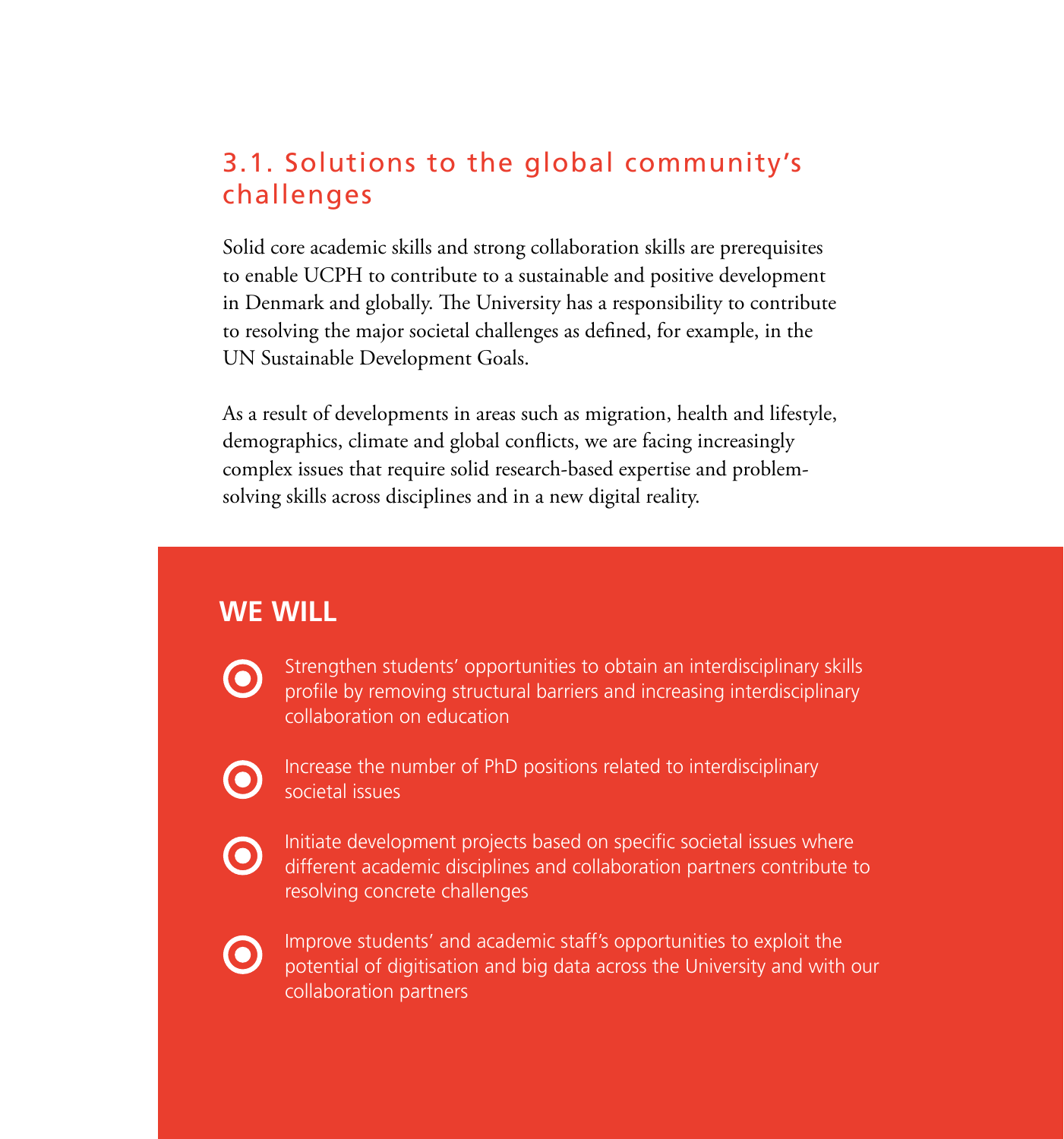

*The Marble Hall at Frederiksberg Campus*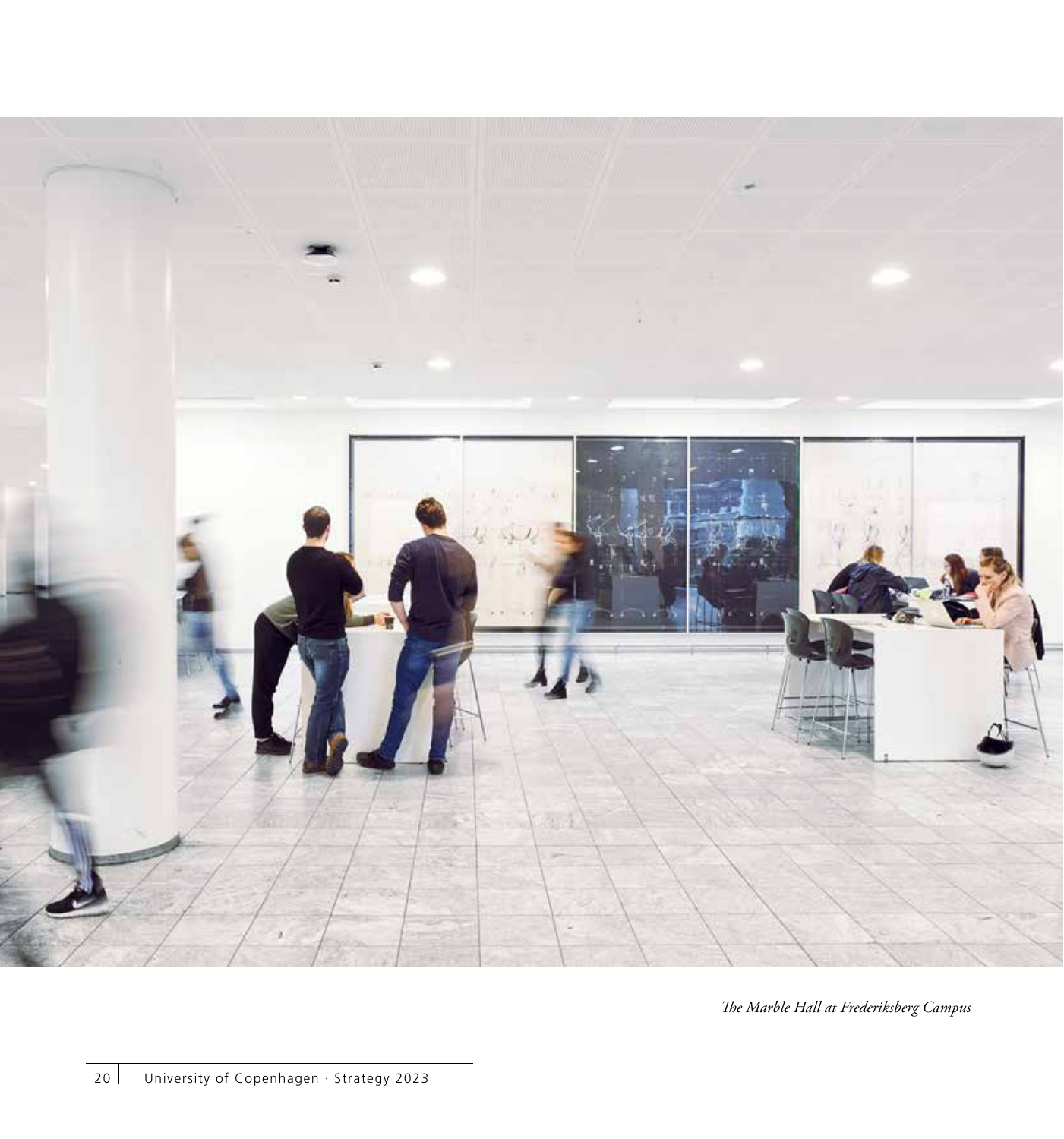#### 3.2. Knowledge in partnership

We must exploit the potential that lies in focused and committed partnerships with national and global universities, foundations, businesses and public organisations. UCPH is a member of several international university alliances and collaborates with businesses, public institutions and organisations across a wide range of different fields. In this way, we create knowledge for and with the surrounding world and contribute to attracting knowledge-intensive jobs to Denmark and Greater Copenhagen and to starting businesses based on new knowledge and inventions which originate in the universities.

#### **WE WILL**



Enter into partnership agreements on research and education with the best universities in the world



Develop our dialogue and collaboration with businesses and other relevant players in order to expand an already high-calibre international innovation ecosystem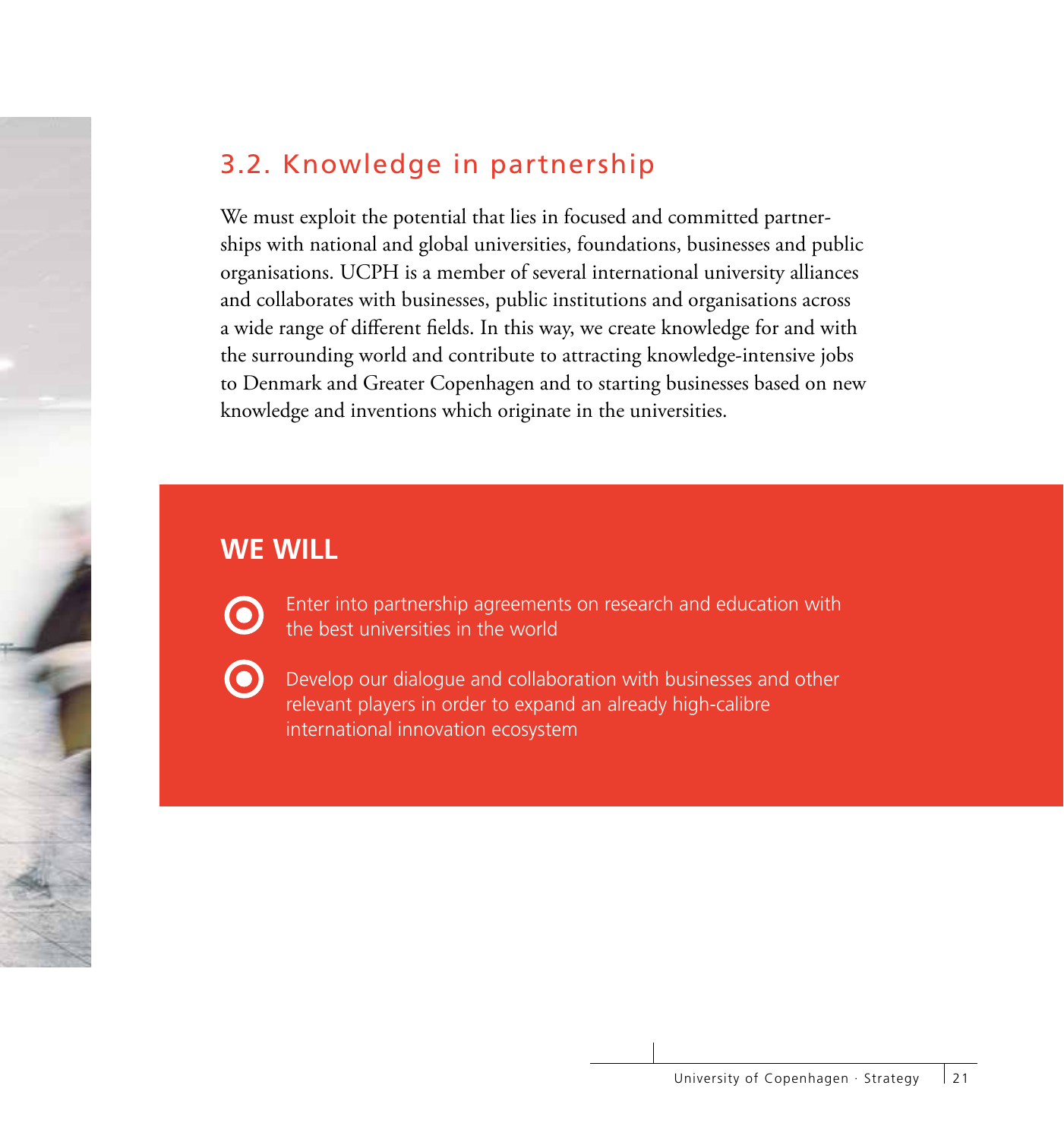#### 3.3. Transparency and generating proactive debate

The University aims to have an impact on societal trends and to ensure transparency about research results. We must demonstrate the value that the University's researchers and students deliver to Danish society and to the resolution of national and global challenges. This applies both to long-term research and to analyses of current societal trends.

We must contribute to the creation of a culture which recognises constructive dialogue and critical thinking rooted in research-based insight. We take active part in the public debate, involve citizens in research and contribute to political decisions being founded on the best possible knowledge base.

#### **WE WILL**

Target the University's communication and dialogue with external stakeholders in order to highlight the value of research and education for society and bring new research results to the fore



Increase our contribution to open science, including open access, open data and citizen science, as a focal point for increased global knowledge exchange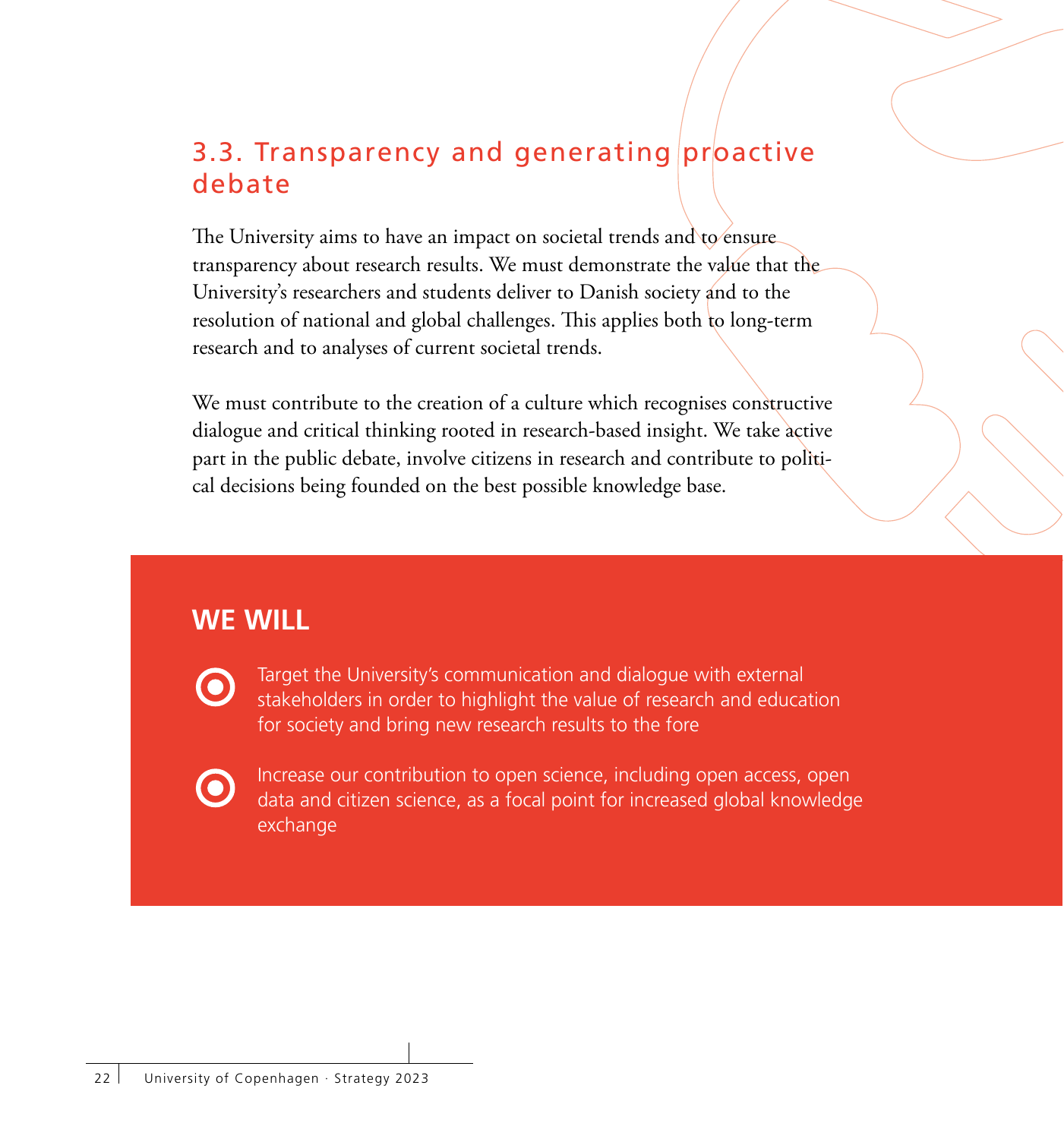## 3.4 Contributing to a cohesive educational system

The University of Copenhagen produces the graduates of the future, but we also share the responsibility for ensuring access to lifelong learning and education for the individual. Better bridge-building and cohesion in the educational system can contribute to qualifying the University's students, reduce dropout rates and create better transitions for those graduates who will go on to teach after completing their studies.

Primary and secondary schools, upper secondary schools and university colleges are key stakeholders with whom we must collaborate to better prepare students for academia and to ensure the high quality of subjectspecific didactics for teachers across the entire educational system. We will also provide opportunities for further and continuing education in relevant areas.

#### **WE WILL**

Contribute to greater cohesion in the Danish educational system through the development of courses and subject-specific didactics as well as bridge-building to upper secondary schools

Develop relevant continuing and further education courses and programmes by exploiting digital opportunities for sharing knowledge, for example by combining e-learning with other forms of teaching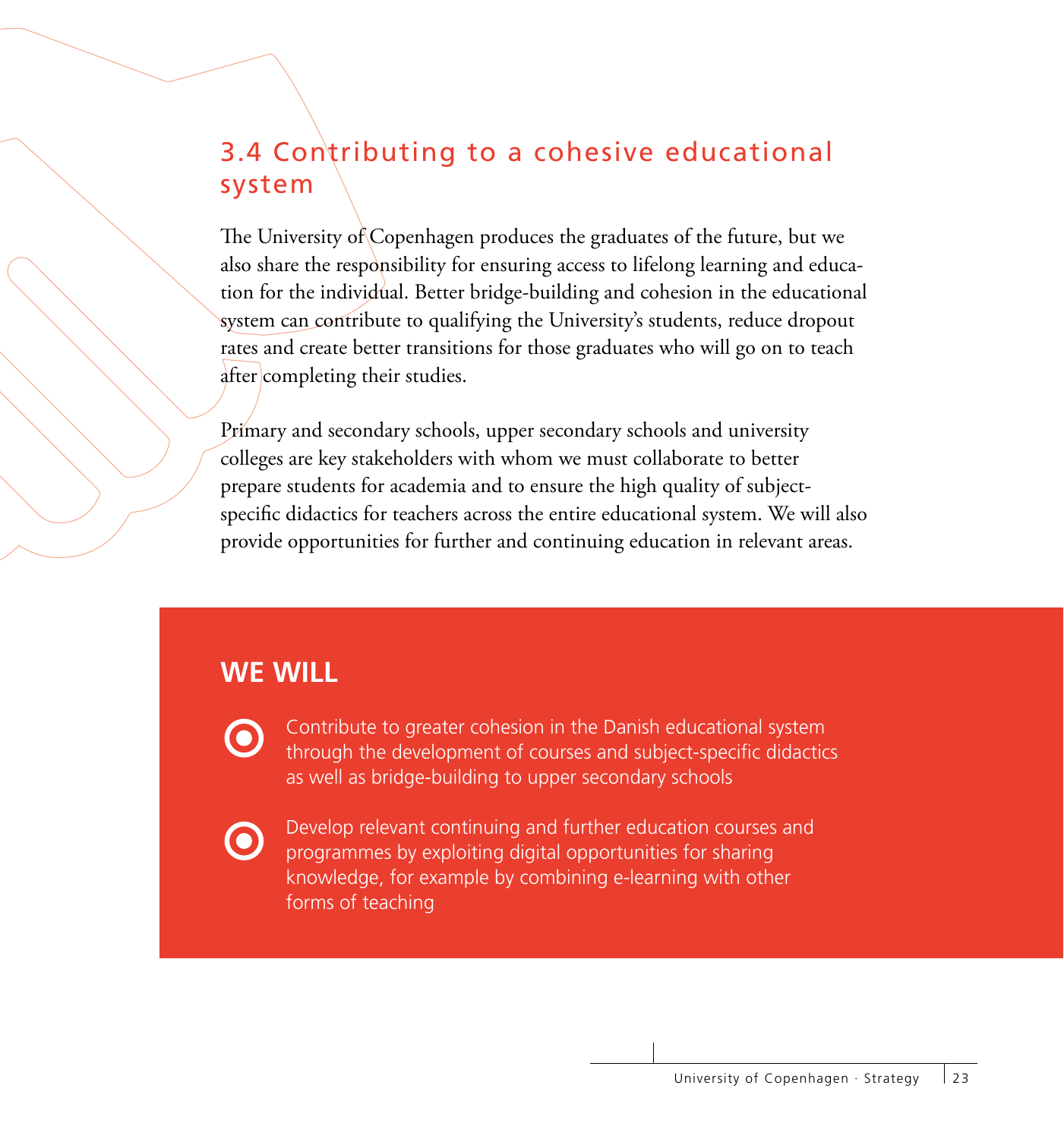

# ONE UNIFIED AND FOCUSED UNIVERSITY

*The vision to become one of the world's best universities will be fulfilled primarily through the continued enhancement of the University's research and educational quality. All employees must support this ambition by collectively striving for an efficient and effective organisation that is clearly focused on its core activities.*

*Across the University, staff and students alike must work to inspire each other and help each other become even better at their job or their studies. At the same time, it should be easy for the surrounding world to draw on the University's interdisciplinary strengths. Internationally, it must be evident that UCPH is a strong international partner. This requires that the University develops its human skills and talents in all staff groups, uses its resources as efficiently as possible and operates as a unified whole. That requires employees who all contribute to the common strategic goals as well as a unified management team, which communicates clearly and provides the framework for and facilitates the development of the organisation.*

#### 4.1. An excellent environment for work and study with emphasis on diversity

While the University of Copenhagen is an internationally oriented university, it is still anchored in Danish culture with shared values such as trust, equality, dialogue and work/life balance. The University's main strength lies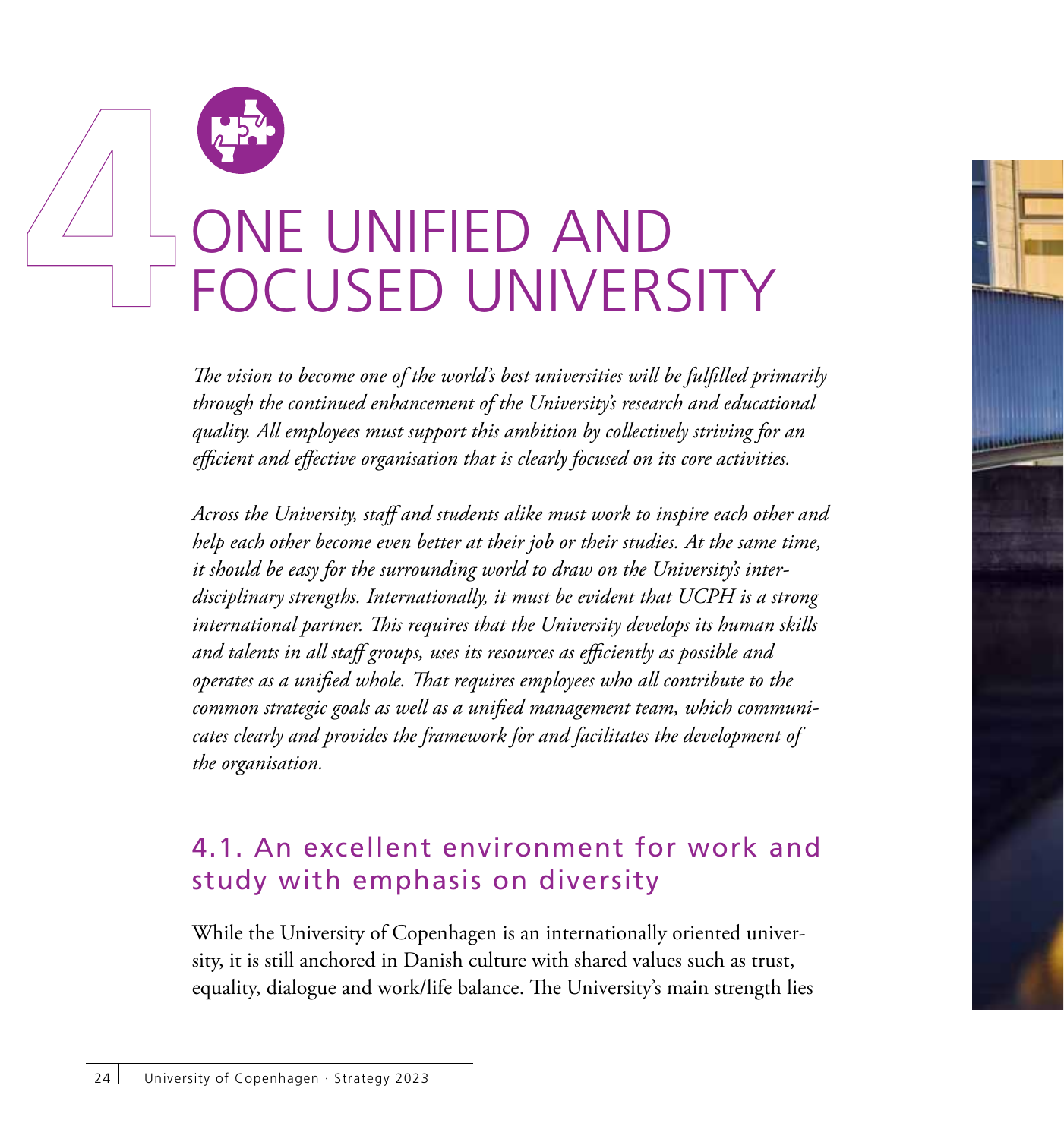

*The canal at South Campus*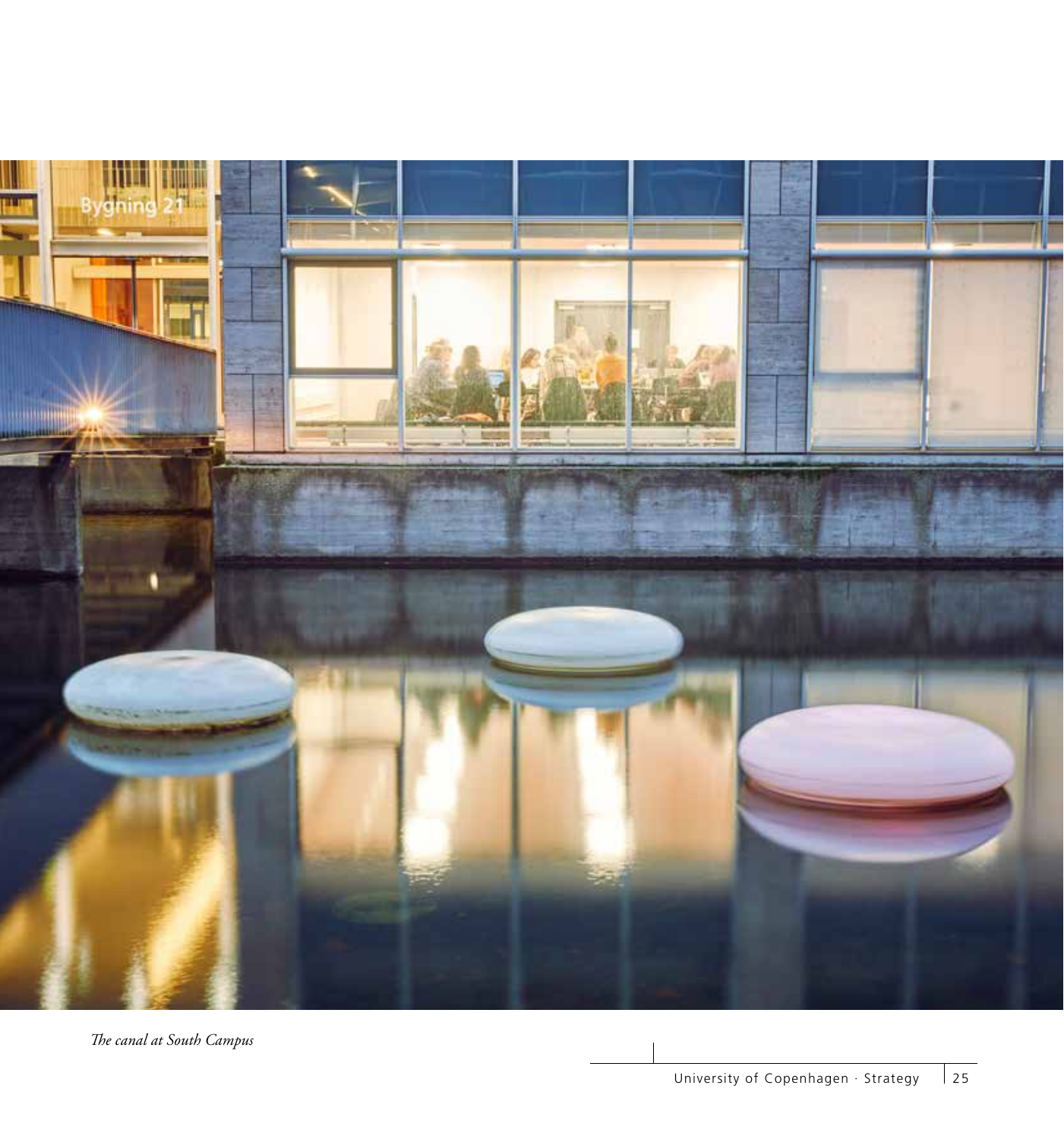in its ambitious and dedicated staff and students, all of whom contribute to an environment which values critical thinking and truth-seeking within the framework of an inclusive and appreciative culture that welcomes diversity. We will continue to develop as a university where students can realise their talents irrespective of their background.

It is management's responsibility to ensure that the right framework is in place to allow full and active involvement from all staff and students, but we must do this as a team – across disciplines and staff groups and together with the students. This is the best possible point of departure for ensuring successful learning and for promoting intellectual creativity that can push UCPH even further up among the world's best universities.

## **WE WILL**

Improve the working environment and the psycho-social study environment in order to fuel a high level of commitment and well-being for all



Increase our focus on equality and diversity



Promote a work and study environment of parallel language use in order to attract and retain talent



Strengthen management and staff development across the University



Further develop forms of collaboration that support the involvement and co-determination of students and staff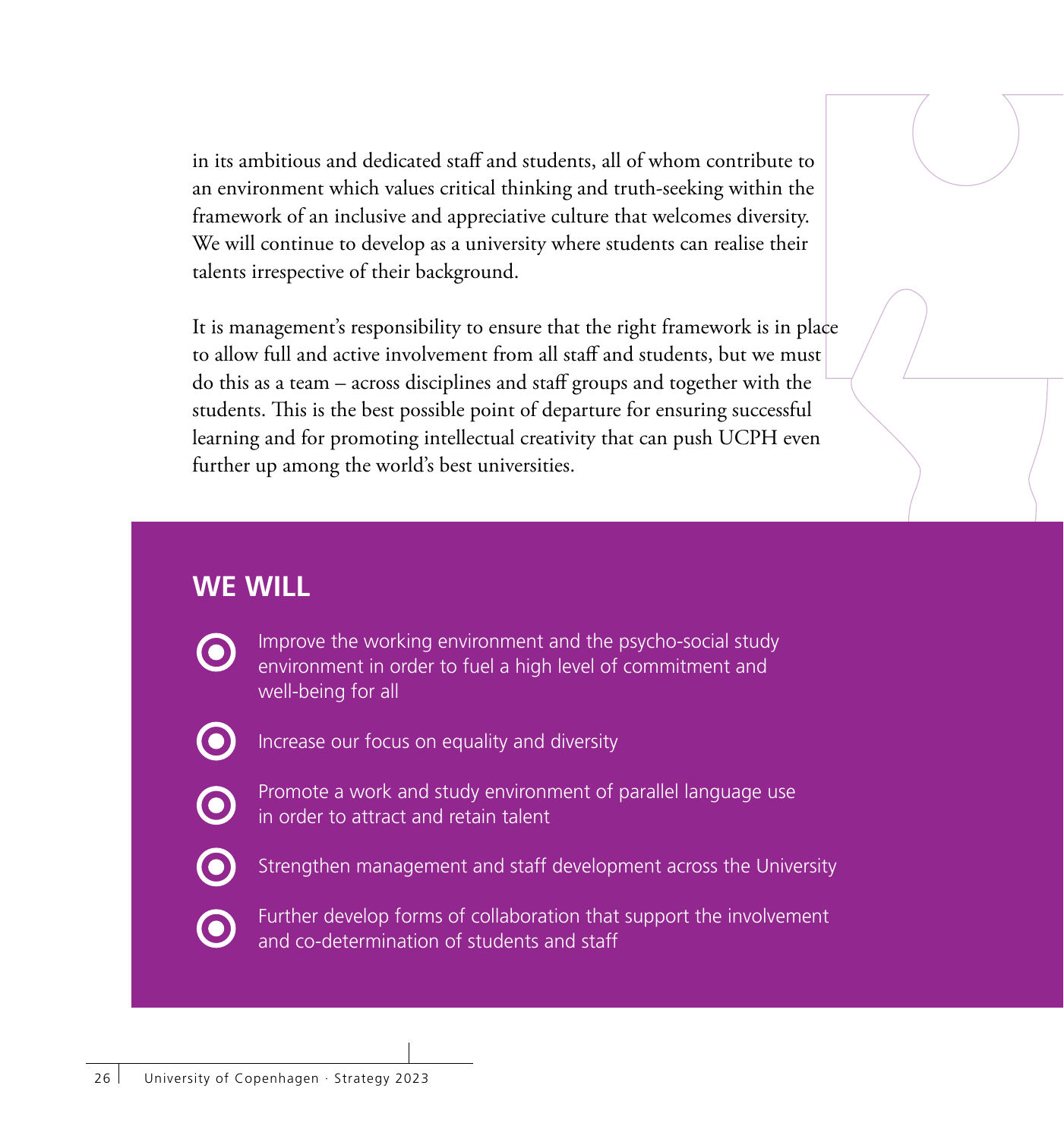## 4.2. A cohesive organisation

As an organisation, the University of Copenhagen must endorse the vision of high-quality research and education taking place in collaboration with staff and students across the entire university and with the surrounding world. We must break down all barriers which may prevent financial, technological and administrative collaboration across departments, faculties and administrative areas or which may hinder external collaboration.

The University must provide services at the highest professional level. We must ensure greater transparency in our processes and more clearly defined roles and responsibilities. We will continue the review of administrative areas to ensure that we have an efficient organisation which constantly strives to allocate as many resources as possible to core activities. And we must work to ensure that the University of Copenhagen has a strong and clear profile, not least as a basis for attracting talent.

#### **WE WILL**

- Develop the University's budget model and make financial management more flexible so that it functions optimally to support our strategic goals, including that of interdisciplinary collaboration
- 

Enhance internal staff mobility to support increased interdisciplinary collaboration

Support that administrative and organisational changes can be implemented as smoothly as possible



Set clear common goals for communicating the University's profile nationally and internationally and for promoting the overall branding of UCPH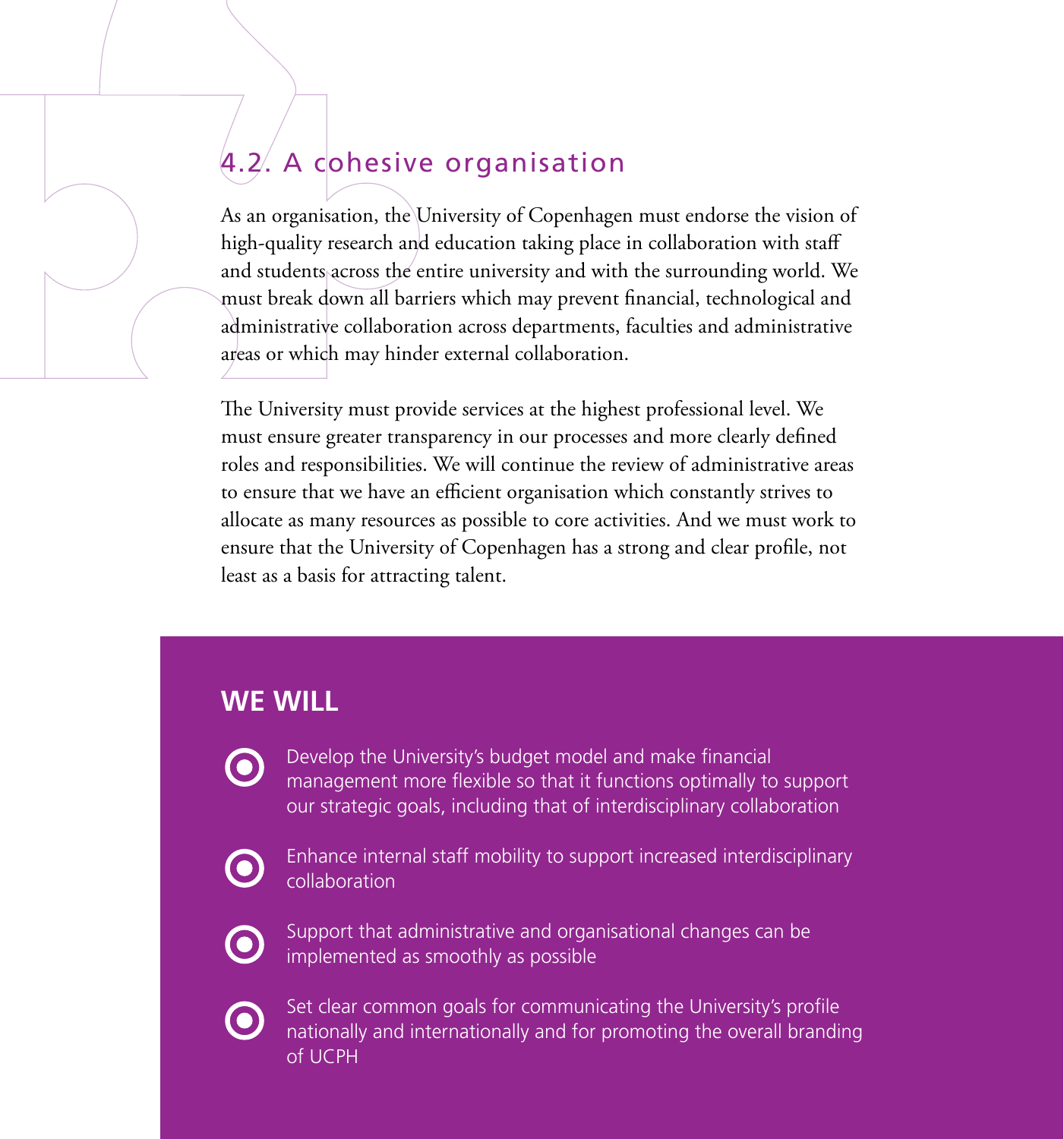### 4.3. Digital services promoting internal cohesion and user-friendliness

Joint processes, systems and infrastructure must support research and education on the basis of student and staff needs. We will continue to focus on end users and involve them in the development of new, cohesive digital solutions. We must also take full advantage of digitalisation in order to create a more efficient organisation.

#### **WE WILL**



Optimise digital support for research, education, administration and services in order to improve the user experience and create greater cohesion



Ensure that staff and students develop the necessary digital skills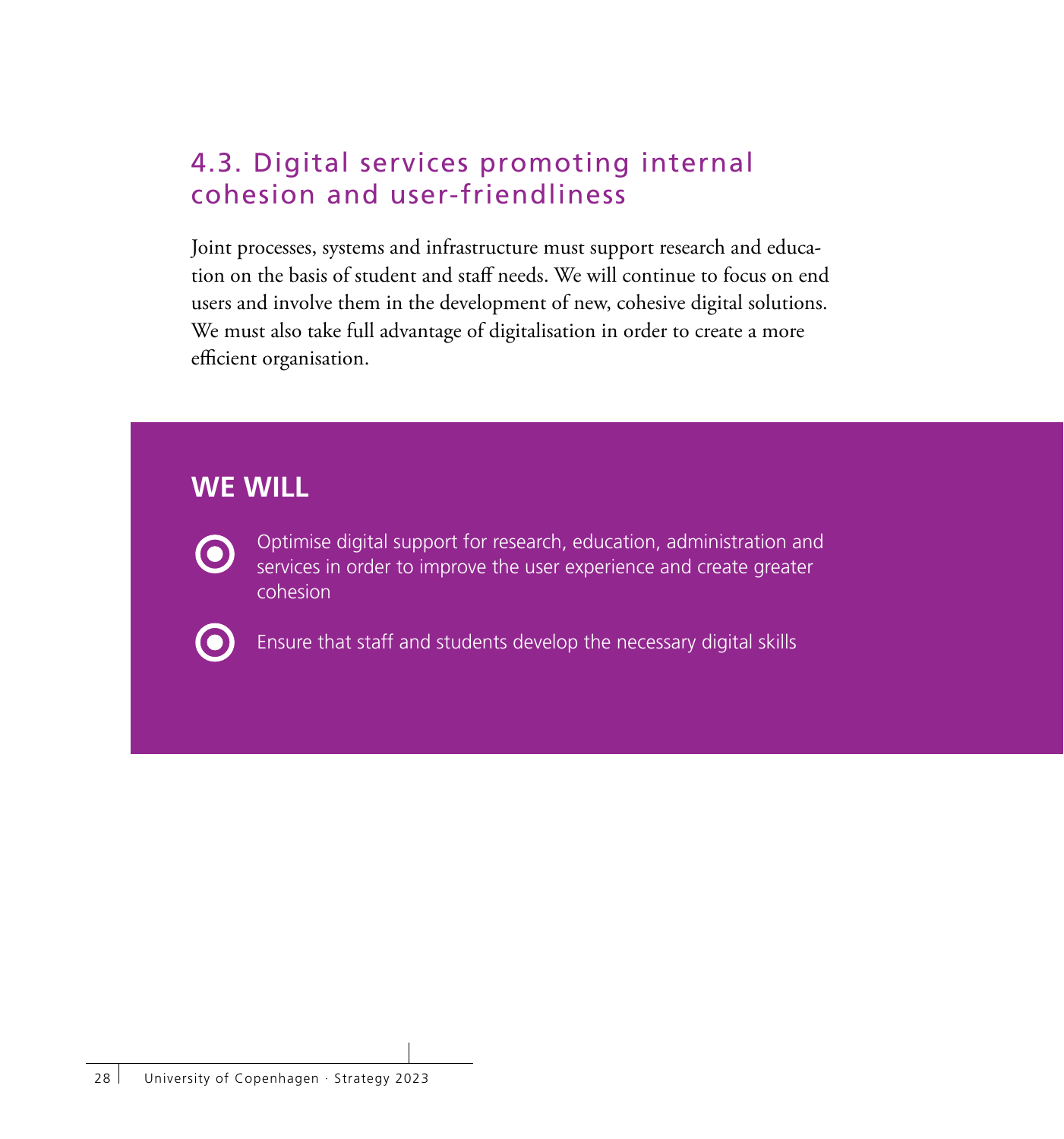Talent and collaboration – Strategy 2023 © University of Copenhagen, December 2017

#### **Published by**

The University of Copenhagen Nørregade 10 DK-1165 Copenhagen K Denmark  $T: +4535322604$ rektorsekretariatet@adm.ku.dk www.ku.dk/english

**Photographer:** Christoffer Regild

**Graphic design:** UCPH Communication

**Print and repro:** PE offset A/S, Varde, Denmark

**Number printed**

1st print run (December 2017): 2,000 2nd print run (March 2018): 3,000

Paper: MultiDesign Original White, 200<sup>o</sup>g / 130 g

**Typography:** Adobe Garamond and Frutiger

**ISBN:** 978-87-90655-28-0